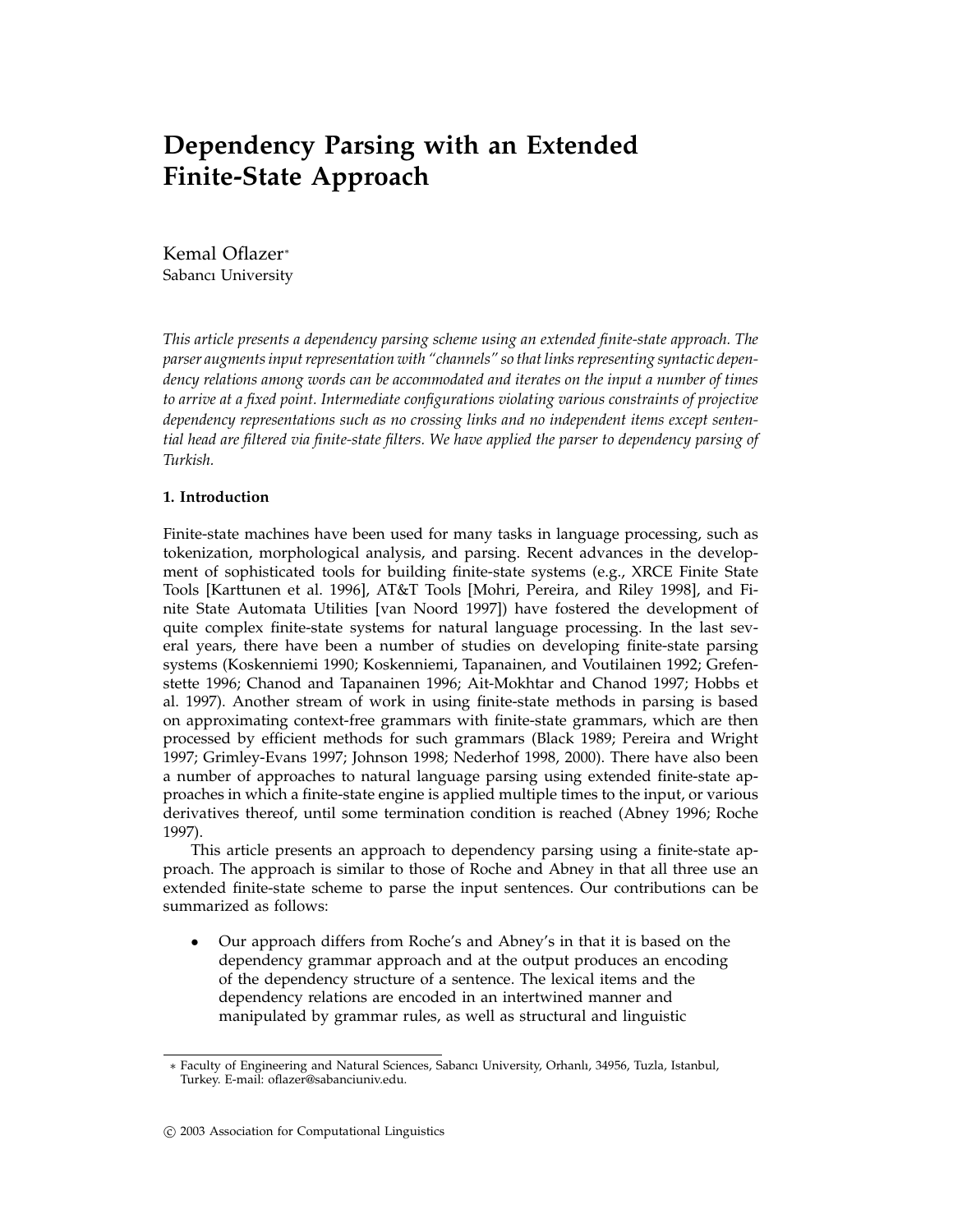constraints implemented as finite-state filters, to arrive at parses. The output of the parser is a finite-state transducer that compactly packs all the ambiguities as a lattice.

- As our approach is an all-parses approach with no statistical component, we have used Lin's (1995) proposal for ranking the parses based on the total link length and have obtained promising results. For over 48% of the sentences, the correct parse was among the dependency trees with the smallest total link length.
- Our approach can employ violable constraints for robust parsing so that when the parser fails to link all dependents to a head, one can use lenient filtering to allow parses with a small number of unlinked dependents to be output.
- The rules for linking dependents to heads can specify constraints on the intervening material between them, so that, for instance, certain links may be prevented from crossing **barriers** such as punctuation or lexical items with certain parts of speech or morphological properties (Collins 1996; Giguet and Vergne 1997; Tapanainen and Järvinen 1997).

We summarize in Figure 1 the basic idea of our approach. This figure presents in a rather high-level fashion, for a Turkish and an English sentence, the input and output representation for the approach to be presented. For the purposes of this summary, we assume that none of the words in the sentences have any morphological ambiguity and that their morphological properties are essentially obvious from the glosses. We represent the input to the parser as a string of symbols encoding the words with some additional delimiter markers. Panel (a) of Figure 1 shows this input representation for a Turkish sentence, on the top right, and panel (b) shows it for an English sentence.

The parser operates in iterations. In the first iteration, the parser takes the input string encoding the sentence and manipulates it to produce the intermediate string in which we have three dependency relations encoded by additional symbols (highlighted with boldface type) injected into the string. The partial dependency trees encoded are depicted to the left of the intermediate strings. It should be noted that the sets of dependency relations captured in the first iteration are different for Turkish and English. In the Turkish sentence, two determiner links and one object link are encoded in parallel, whereas in the English sentence, two determiner links and one subject link are encoded in parallel. The common property of these links is that they do not "interfere" with each other.

The second iteration of the parser takes the output of the first iteration and manipulates it to produce a slightly longer string in which symbols encoding a new subject (object) link are injected into the Turkish (English) string. (We again highlight these symbols with boldface type.) Note that in the English string the relative positions of the link start and end symbols indicate that this is a right-to-left link. The dependency structures encoded by these strings are again on their left. After the second iteration, there are no further links that can be added, since in each case there is only one word left without any outgoing links and it happens to be the head of the sentence.

The article is structured as follows: After a brief overview of related work, we summarize dependency grammars and aspects of Turkish relevant to this work. We provide a summary of concepts from finite-state transducers so that subsequent sections can be self-contained. We continue by describing the representation that we have employed for encoding dependency structures, along with the encoding of dependency linking rules operating on these representations and configurational constraints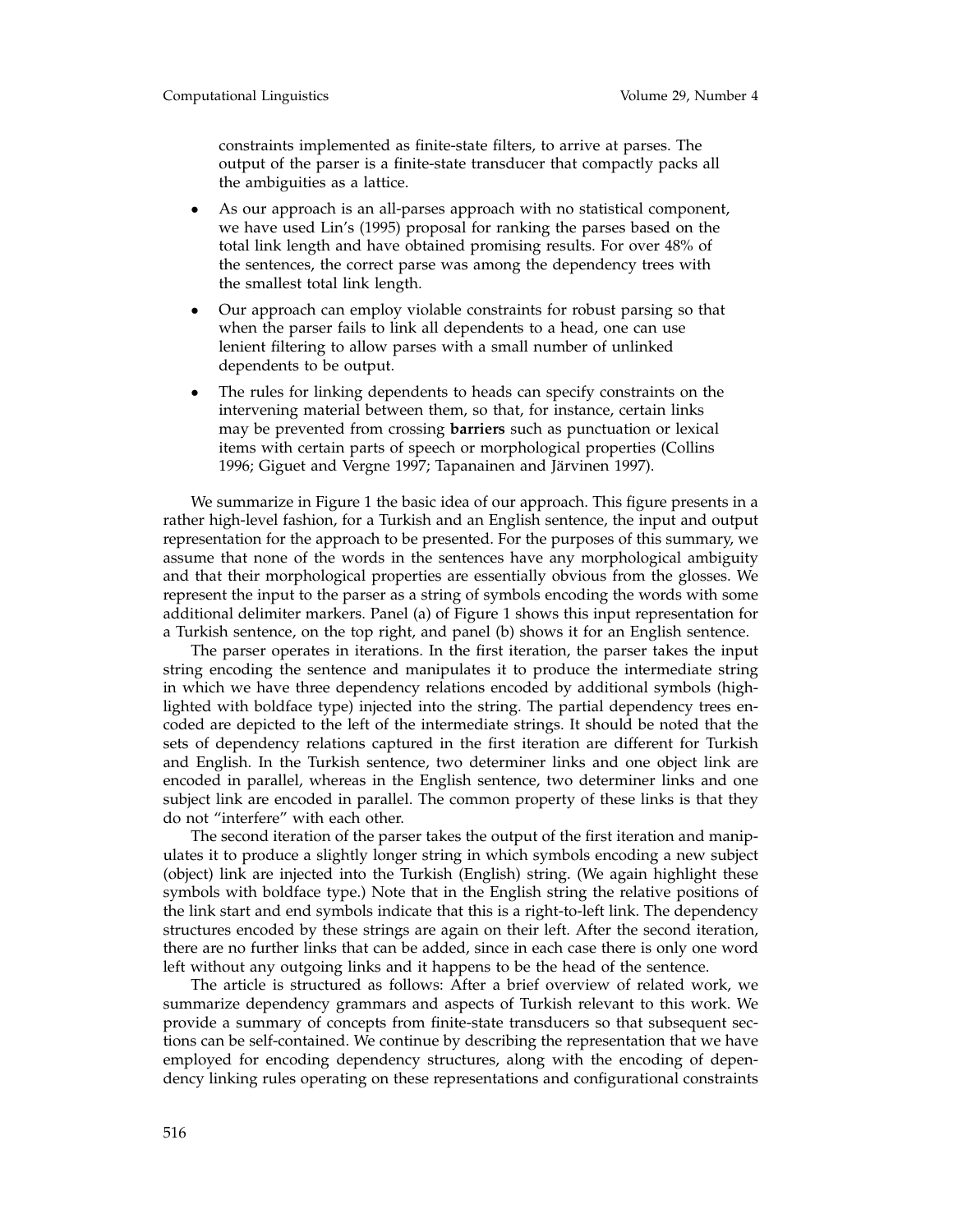| Sentence                                      | Input to the parser<br>$\langle$ (o)> $\langle$ (adam)> $\langle$ (bir)> $\langle$ (elma)> $\langle$ (yedi)>                   |  |  |  |  |
|-----------------------------------------------|--------------------------------------------------------------------------------------------------------------------------------|--|--|--|--|
| O adam bir elma yedi<br>That man an apple ate |                                                                                                                                |  |  |  |  |
| That man ate an apple                         |                                                                                                                                |  |  |  |  |
| (Partial) Dependency<br><b>Tree Encoded</b>   | Output after the first<br>iteration of the parser                                                                              |  |  |  |  |
| Det<br>Det<br>Obi<br>adam bir elma yedi       | <0(0)d> <d(adam)0> &lt;0(bir)d&gt; <d(elma)o> <o(yedi)0></o(yedi)0></d(elma)o></d(adam)0>                                      |  |  |  |  |
| Dependency<br><b>Tree Encoded</b><br>Sub      | Output after the second<br>iteration of the parser                                                                             |  |  |  |  |
| Det<br>Det<br>Obi<br>adam bir elma yedi       | <00(0)0d> <d0(adam)s0> &lt;01(bir)1d&gt; <d1(elma)1o> <os(yedi)00></os(yedi)00></d1(elma)1o></d0(adam)s0>                      |  |  |  |  |
|                                               | (a) Dependency parsing for a Turkish sentence                                                                                  |  |  |  |  |
| Sentence                                      | Input to the parser                                                                                                            |  |  |  |  |
| That man ate an apple                         | $\langle$ (that)> $\langle$ (man)> $\langle$ (ate)> $\langle$ (an)> $\langle$ (apple)>                                         |  |  |  |  |
| (Partial) Dependency<br><b>Tree Encoded</b>   | Output after the first<br>iteration of the parser                                                                              |  |  |  |  |
| Det<br>Subi<br>Det<br>That man ate an apple   | $<0$ (that)d> $<$ D(man)s> $<$ S(ate)0> $<0$ (an)d> $<$ D(apple)0>                                                             |  |  |  |  |
| Dependency<br><b>Tree Encoded</b><br>Obj      | Output after the second<br>iteration of the parser                                                                             |  |  |  |  |
| Subj<br>Det<br>Det<br>That man ate an apple   | $<$ 00(that)0d> $<$ D0(man)0s> $<$ S0(ate)O0> $<$ 01(an)1d> $<$ Do(apple)00><br>(b) Dependency parsing for an English sentence |  |  |  |  |

Det: Determiner Link(d/D), Obj: Object Link (o/O), Subj: Subject Link (s/S)

### **Figure 1**

Dependency parsing by means of iterative manipulations of strings encoding dependency structures.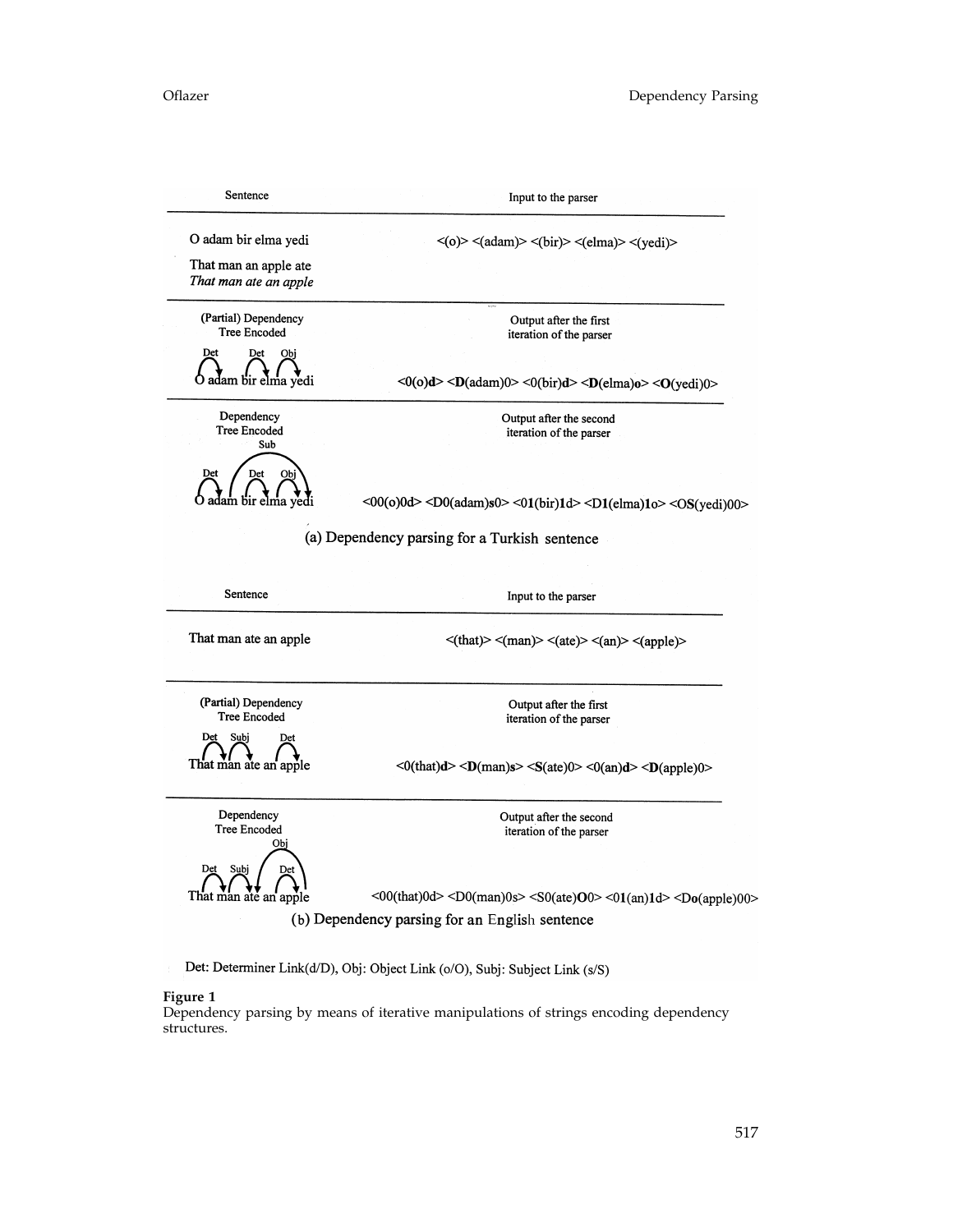for filtering them. We then describe the parser and its operational aspects, with details on how linguistically motivated constraints for further filtering are implemented. We briefly provide a scheme for a robust-parsing extension of our approach using the lenient composition operation. We then provide results from a prototype implementation of the parser and its application to dependency parsing of Turkish. We close with remarks and conclusions.

### **2. Overview of Related Work**

Although finite-state methods have been applied to parsing by many researchers, extended finite-state techniques were initially used only by Roche (1997), Abney (1996), and the FASTUS group (Hobbs et al. 1997). In the context of dependency parsing with finite-state machines, Elworthy (2000) has recently proposed a finite-state parser that produces a dependency output.

Roche (1997) presents a top-down approach for parsing context-free grammars implemented with finite-state transducers. The transducers are based on a syntactic dictionary comprising patterns of lexical and nonlexical items. The input is initially bracketed with sentence markers at both ends and then fed into a transducer for bracketing according to bracketing rules for each of the patterns in the dictionary. The output of the transducer is fed back to the input, and the constituent structure is iteratively refined. When the output of the transducer reaches a fixed point, that is, when no additional brackets can be inserted, parsing ends.

Abney (1996) presents a finite-state parsing approach in which a tagged sentence is parsed by transducers that progressively transform the input into sequences of symbols representing phrasal constituents. In this approach, the input sentence is assumed to be tagged with a part-of-speech tagger. The parser consists of a cascade of stages. Each stage is a finite-state transducer implementing rules that bracket and transduce the input to an output containing a mixture of unconsumed terminal symbols and nonterminal symbols for the phrases recognized. The output of a stage goes to the next stage in the cascade, which further brackets the input using yet other rules. Each cascade typically corresponds to a level in a standard X-bar grammar. After a certain (fixed) number of cascades, the input is fully bracketed, with the structures being indicated by labels on the brackets. Iterations in Roche's approach roughly correspond to cascades in Abney's approach. The grammar, however, determines the number of levels or cascades in Abney's approach: that is, structure is fixed. A work along the lines of Abney's is that of Kokkinakis and Kokkinakis (1999) for parsing Swedish.

Elworthy (2000) presents a finite-state parser that can produce a dependency structure from the input. The parser utilizes standard phrase structure rules that are annotated with "instructions" that associate the components of the phrases recognized with dependency grammar–motivated relations. A head is annotated with variables associating it with its dependents. These variables are filled in by the instructions associated with the rules. These variables are copied or percolated "up" the rules according to special instructions. The approach resembles a unification-based grammar in which instead of unification, dependency relation features are passed from a dependent to its head. The rules for recognizing phrases and implementing their instructions are implemented as finite-state transducers.

Another notable system for finite-state parsing is FASTUS (Hobbs et al. 1997). FAS-TUS uses a five-stage cascaded system, with each stage consisting of nondeterministic finite-state machines. FASTUS is mainly for information extraction applications. The early stages recognize complex multiword units such as proper names and colloca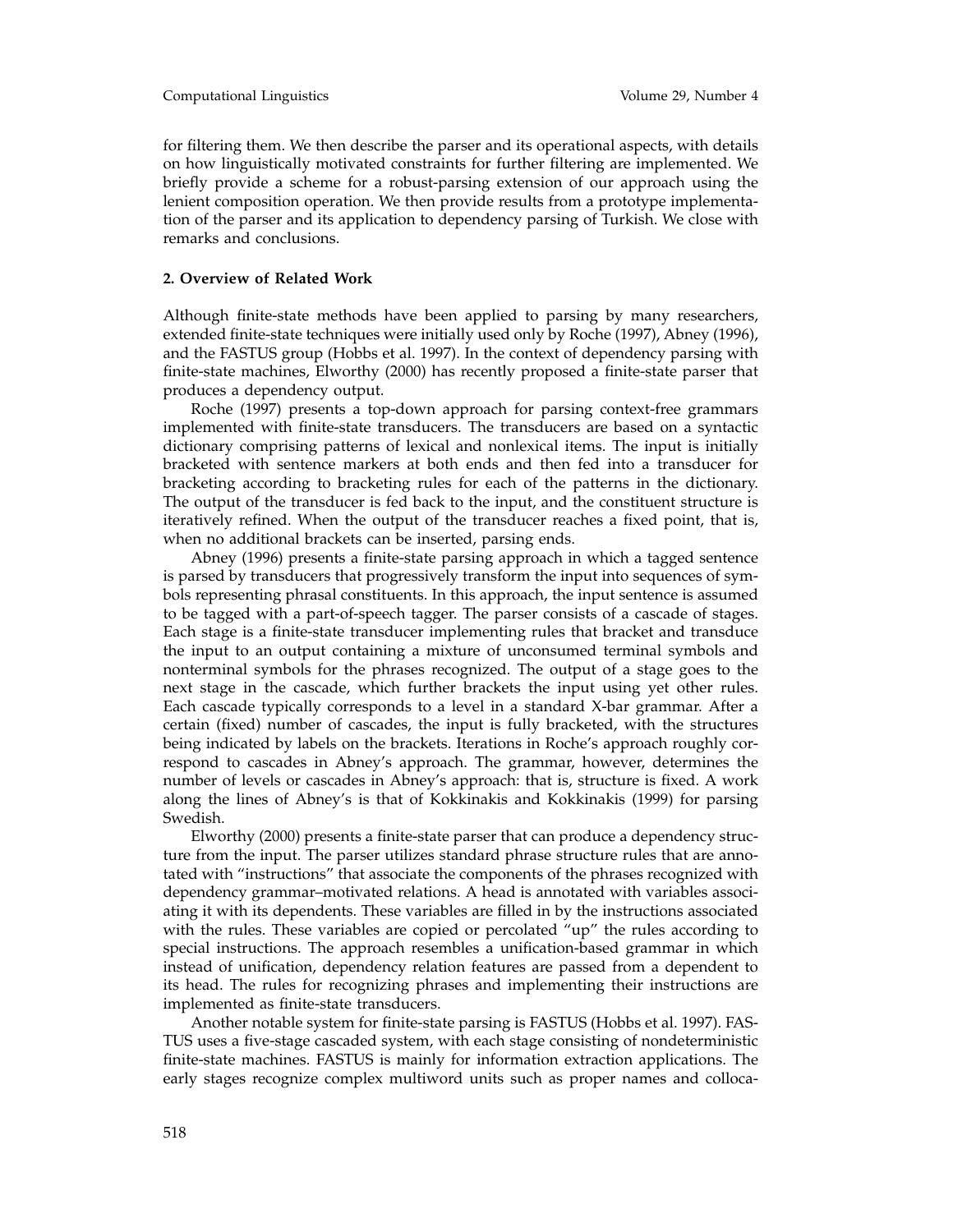tions and build upon these by grouping them into phrases. Later stages are geared toward recognizing event patterns and building event structures.

## **3. Dependency Syntax**

Dependency approaches to syntactic representation use the notion of syntactic relation to associate surface lexical items. Melˇcuk (1988) presents a comprehensive exposition of dependency syntax. Computational approaches to dependency syntax have recently become quite popular (e.g., a workshop dedicated to computational approaches to dependency grammars was held at COLING/ACL'98). Järvinen and Tapanainen (1998; Tapanainen and Järvinen 1997) have demonstrated an efficient wide-coverage dependency parser for English. The work of Sleator and Temperley (1991) on link grammar, essentially a lexicalized variant of dependency grammar, has also proved to be interesting in regard to a number of aspects. Dependency-based statistical language modeling and parsing have also become quite popular in statistical natural language processing (Lafferty, Sleator, and Temperley 1992; Eisner 1996; Chelba et al. 1997; Collins 1996; Collins et al. 1999).

Robinson (1970) gives four axioms for well-formed dependency structures that have been assumed in almost all computational approaches. These state that, in a dependency structure of a sentence,

- 1. one and only one word is independent, that is, not linked to some other word;
- 2. all others depend directly on some word;
- 3. no word depends on more than one other; and
- 4. if a word *A* depends directly on word *B*, and some word *C* intervenes between them (in linear order), then *C* depends directly on *A* or on *B*, or on some other intervening word.

This last condition of projectivity (or various extensions of it; see, e.g., Lai and Huang [1994]) is usually assumed by most computational approaches to dependency grammars as a constraint for filtering configurations and has also been used as a simplifying condition in statistical approaches for inducing dependencies from corpora (e.g., Yüret  $1998$ ).<sup>1</sup>

### **4. Turkish**

Turkish is an agglutinative language in which a sequence of inflectional and derivational morphemes get affixed to a root (Oflazer 1993). At the syntax level, the unmarked constituent order is Subject-Object-Verb, but constituent order may vary as demanded by the discourse context. Essentially all constituent orders are possible, especially at the main sentence level, with very minimal formal constraints. In written text, however, the unmarked order is dominant at both the main-sentence and embedded-clause level.

Turkish morphophonology is characterized by a number of processes such as vowel harmony (vowels in suffixes, with very minor exceptions, agree with previous

<sup>1</sup> See section 6 for how projectivity is checked and section 6.5 on the implications of checking for projectivity during parsing with both right-to-left and left-to-right dependency links.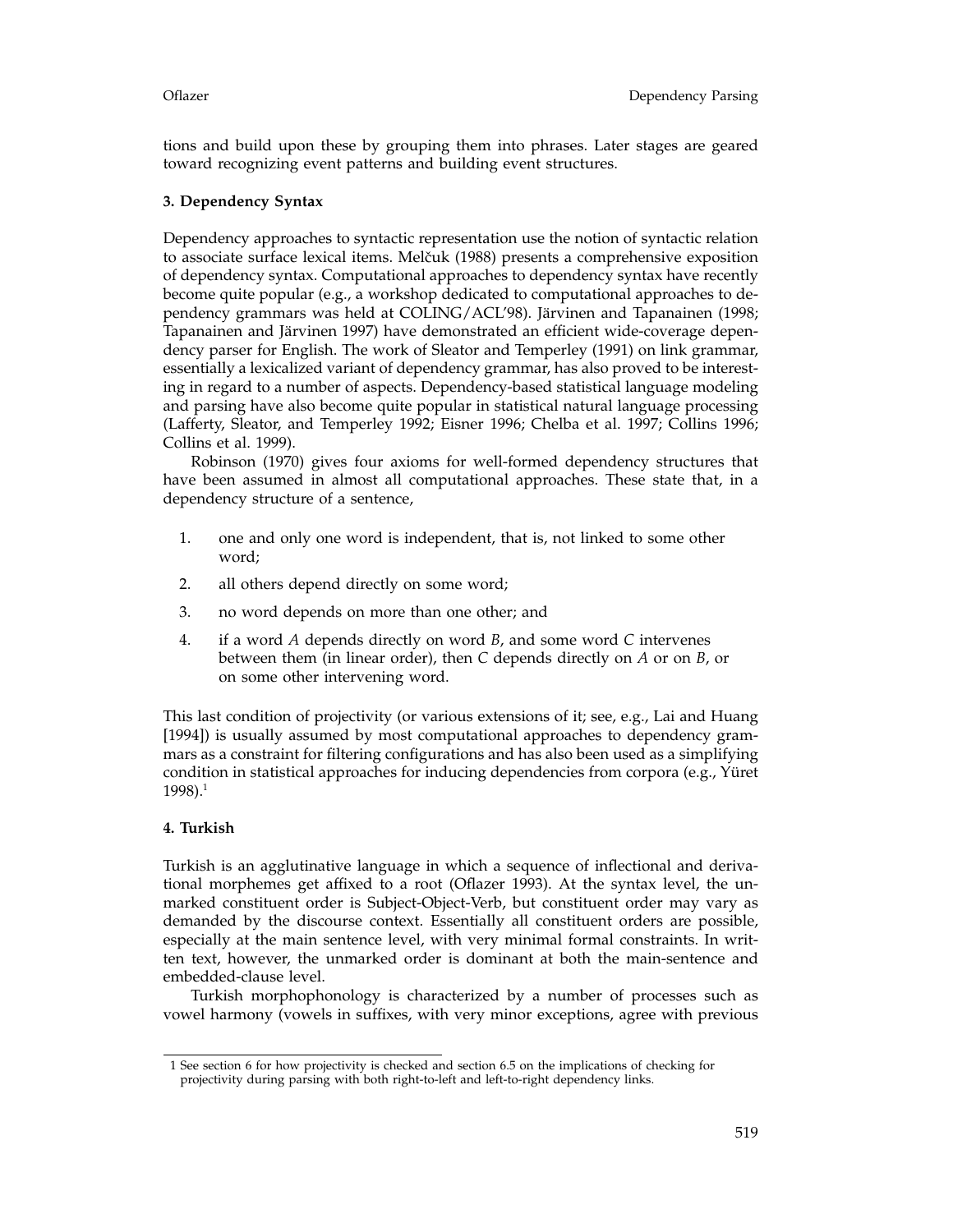vowels in certain aspects), consonant agreement, and vowel and consonant ellipsis. The morphotactics are quite complicated: A given word form may involve multiple derivations (as we show shortly). The number of word forms one can generate from a nominal or verbal root is theoretically infinite (see, e.g., Hankamer, [1989]).

Derivations in Turkish are very productive, and the syntactic relations that a word is involved in as a dependent or head element are determined by the inflectional properties of the one or more (possibly intermediate) derived forms. In this work, we assume that a Turkish word is represented as a sequence of **inflectional groups** (IGs), separated by  $\hat{\ }$ DBs, denoting derivation boundaries, in the following general form:

 $root+IG_1 + ^2DB+IG_2 + ^2DB+ \cdots + ^2DB+IG_n$ .

Here each IG*<sup>i</sup>* denotes relevant inflectional features including the part of speech for the root, for the first IG, and for any of the derived forms. For instance, the derived modifier sağlamlaştırdığımızdaki<sup>2</sup> would be represented as<sup>3</sup>

sağlam+Adj+^DB+Verb+Become+^DB+Verb+Caus+Pos +^DB+Noun+PastPart+A3sg+P3sg+Loc +^DB+Adj

The five IGs in this are

- 1. sağlam(strong)+Adj
- 2. +Verb+Become
- 3. +Verb+Caus+Pos
- 4. +Noun+PastPart+A3sg+P3sg+Loc
- 5. +Adj

The first shows the root word along with its part of speech, which is its only inflectional feature. The second IG indicates a derivation into a verb whose semantics is "to become" the preceding adjective. The +Become can be thought of as a minor partof-speech tag. The third IG indicates that a causative verb with positive polarity is derived from the previous verb. The fourth IG indicates the derivation of a nominal form, a past participle, with +Noun as the part of speech and +PastPart. It has has other inflectional features: +A3sg for third-person singular, +P3sg for third-person singular possessive agreement, and +Loc for locative case. Finally the fifth IG indicates a derivation into an adjective.

A sentence would then be represented as a sequence of the IGs making up the words. An interesting observation that we can make about Turkish is that, when a word is considered as a sequence of IGs, syntactic relation links emanate only from the last IG of a (dependent) word and land on one of the IGs of a (head)word on the

<sup>2</sup> Literally, '(the thing existing) at the time we caused (something) to become strong'. Obviously this is not a word that one would use everyday. Turkish words found in typical text average three to four morphemes including the stem, with an average of about 1.7 derivations per word.

<sup>3</sup> The morphological features other than the obvious part-of-speech features are +Become: become verb, +Caus: causative verb, PastPart: derived past participle, P3sg: third-person singular possessive agreement, A3sg: third-person singular number-person agreement, +Zero: zero derivation with no overt morpheme, +Pnon: no possessive agreement, +Loc: locative case, +Pos: positive polarity.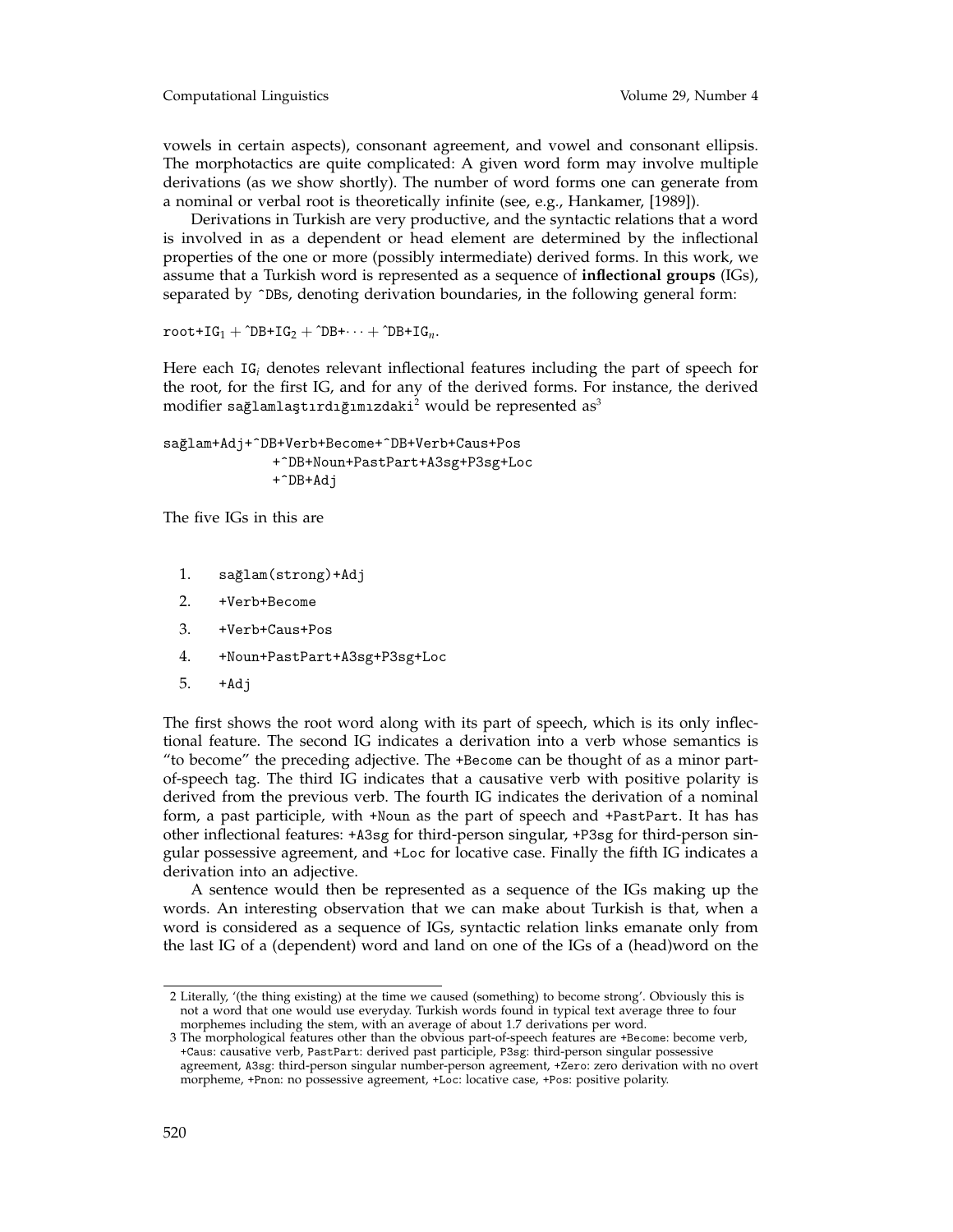### **Links from Dependents Link to Head**



### **Figure 2**

Links and inflectional groups.



### **Figure 3**

Dependency links in an example Turkish sentence.

right (with minor exceptions), as exemplified in Figure 2. A second observation is that, with minor exceptions, the dependency links between the IGs, when drawn above the IG sequence, do not cross.4 Figure 3 shows a dependency tree for a Turkish sentence laid on top of the words segmented along IG boundaries. It should be noted that all IGs that link to the same head IG comprise a constituent, and the legality of a link depends primarily on the inflectional features of the IGs it connects.

For the purposes of this article we can summarize aspects of Turkish as follows:

- The IGs are the "words." That is, we treat a chunk of (free and bound) inflectional morphemes as the units that we relate with dependency links.
- Within a word, the IGs are linearly dependent on the next IG, if any. We would not, however, show and deal with these explicitly, but rather deal only with the dependency link emanating from the last IG in each word, which is the syntactic head of the word (whereas the first IG which contains the root is the semantic head).

<sup>4</sup> Such cases would be violating the projectivity constraint. The only examples of such crossing that we know are certain discontinuous noun phrases in which an adverbial modifier of the matrix verb intervenes between a specifier and the rest of the noun phrase. Since the specifier links to the head noun but the adverbial links to the verb, the links have to cross.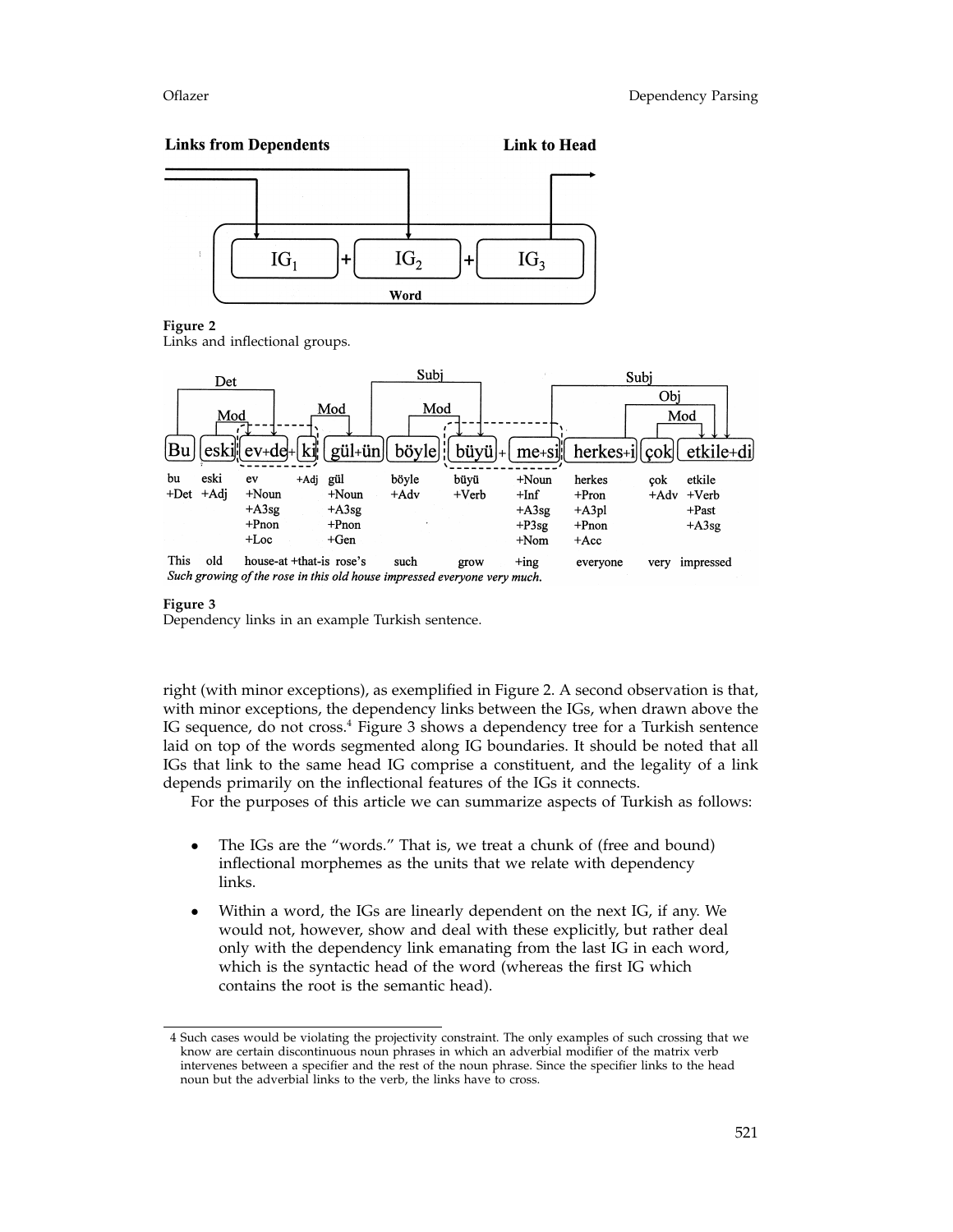• For all practical purposes the syntactic dependency links go from left to right, that is, the core structure is subject-object-verb, and modifiers precede their heads.

### **5. Finite-State Transducers**

The exposition in the subsequent sections will make extensive use of concepts from finite-state transducers. In this section, we provide a brief overview of the main relevant concepts; the reader is referred to recent expositions (e.g., Roche and Schabes [1997]; also, Hopcroft and Ullman [1979] provides a detailed exposition of finite-state machines and regular languages.)

Finite-state transducers are finite-state devices with transitions labeled by pairs of symbols (u:l), u denoting the "upper" symbol and l denoting the "lower" symbol. These symbols come from a finite alphabet. Additionally, either u or l (but not both) can be the  $\epsilon$  symbol, denoting the empty string. A finite-state transducer *T* maps between two regular languages: *U*, the "upper" language, and *L*, the "lower" language. The mapping is bidirectional, and in general, a string in one of the languages may map to one or more strings in the other language. The transductions in both directions are valid only if the string on the input side takes the finite-state transducer to a final state.

The behavior of finite-state transducers can also be described using regular expressions over an alphabet of symbols of the form (u:1) (including symbols  $\epsilon$ :1 and  $u:\epsilon$ ), in complete analogy to regular expressions for finite-state recognizers. Since the notational mechanisms provided by the basic definition of regular expressions (concatenation, union, and Kleene star [Hopcroft and Ullman 1979]) are quite restricted and low level, developers of finite-state transducer manipulation systems have augmented the notational capabilities with operations at a much higher level of abstraction, much closer to the operations used by the computational linguistics application (see, e.g., Karttunen et al., [1996]; see also http://www.xrce.xerox.com/competencies/contentanalysis/fsCompiler/fssyntax.html, and also van Noord, [1997]).

Finite-state transducers are closed under union, but in contrast to finite-state recognizers, they are not closed under difference and intersection operations (Kaplan and Kay 1994). On the other hand, finite-state transducers are closed under the operation of **composition**, which is very much an analog of function composition in algebra. Let  $T_1$  be a transducer that maps between regular languages  $U_1$  and  $L_1$ , and let  $T_2$  be a transducer that maps between regular languages  $U_2$  and  $L_2$ . The composition *T* of  $T_1$ and *T*<sub>2</sub>, denoted by *T*<sub>1</sub> ∘ *T*<sub>2</sub>, is the transducer that maps between  $U = T_1^{-1}(L_1 \cap U_2)$ and  $L = T_2(L_1 \cap U_2)$ .<sup>5</sup> That is, the resulting mapping is defined only for the respective images, in  $T_1^{-1}$  and  $T_2$ , of the intersection  $L_1 \cap U_2$ . A pair of strings  $(x, y) \in T_1 \circ T_2$  if and only if  $\exists z$  such that  $(x, z) \in T_1$  and  $(z, y) \in T_2$ . Note that the composition operation is order dependent;  $T_1 \circ T_2$  is not the same mapping as  $T_2 \circ T_1$ . Figure 4 summarizes the main points of the composition operation for finite-state transducers.

### **6. Finite-State Dependency Parsing**

Our approach is based on constructing a graphic representation of the dependency structure of a sentence, including the lexical items and the labeled directed arcs en-

<sup>5</sup> Notationally, for a transducer *T*, we take *T*(*U*) to mean the transduction from the upper to the lower language and *T*−<sup>1</sup> to mean the transduction from the lower to the upper language.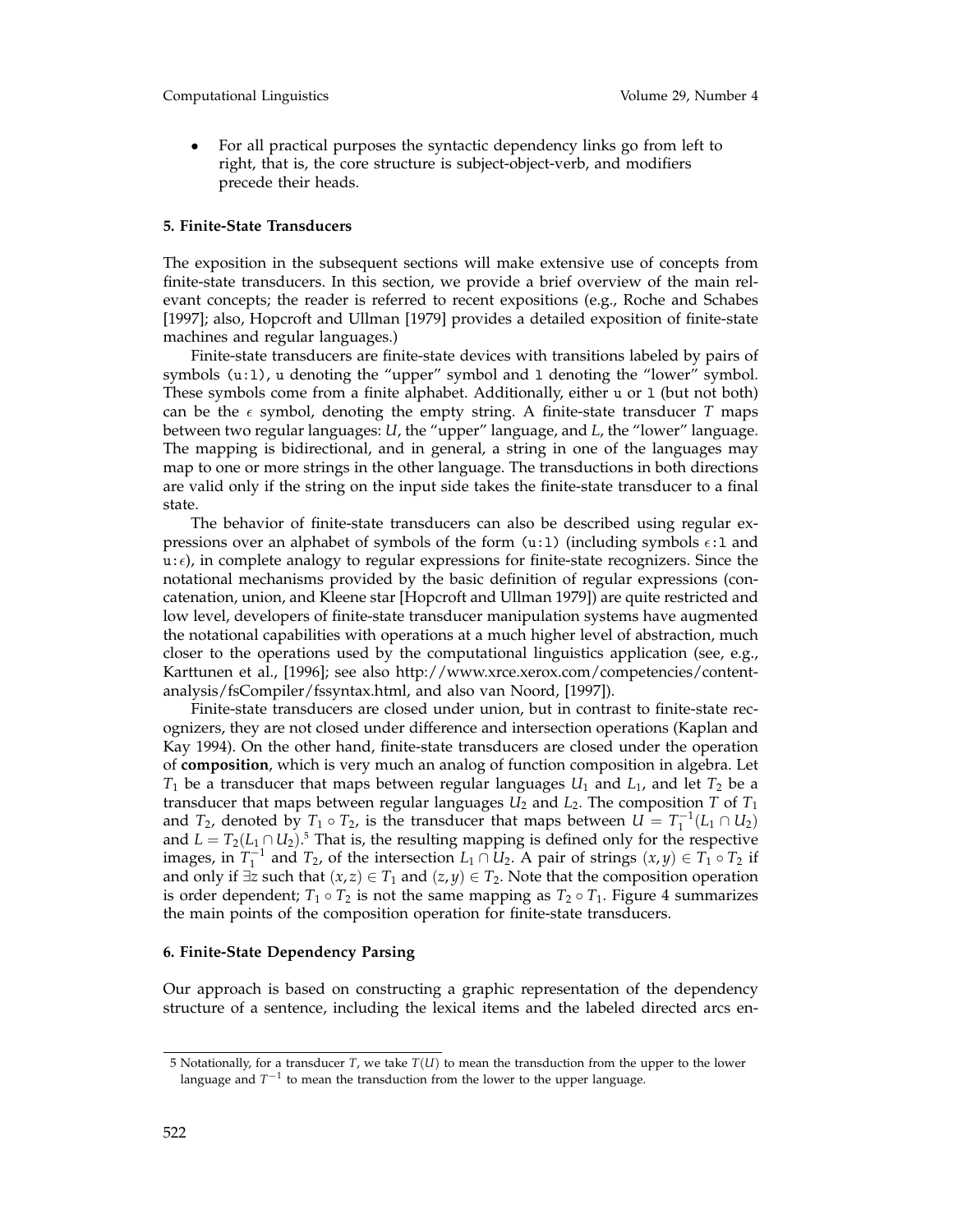

### **Figure 5**

Physical representation and logical view of channels and dependency links.

coding the dependency relations. In constructing this dependency graph, these labeled links are represented by additional symbols that are laid out within the symbols representing the lexical items and their morphological features.

The approach relies on augmenting the input with "channels" that (logically) reside above the IG sequence and "laying" links representing dependency relations in these channels, as depicted in Figure 5(a). The input to the parser is a representation of the sentence as a sequence (or a lattice, if morphological disambiguation has not been performed) of IGs with some additional symbols to delineate certain boundaries.<sup>6</sup> The

<sup>6</sup> The lattice of all morphological analyses of the words in a sentence can be encoded by a finite-state acceptor. In fact, one gets such an acceptor when a nondeterministic morphological analysis finite-state transducer is applied to the input. Further, finite-state acceptors are assumed to be coerced into **identity transducers** that map the input strings they accept to identical output strings. This coercion is necessary so that filters defined as acceptors can be used as transducers with the composition operators.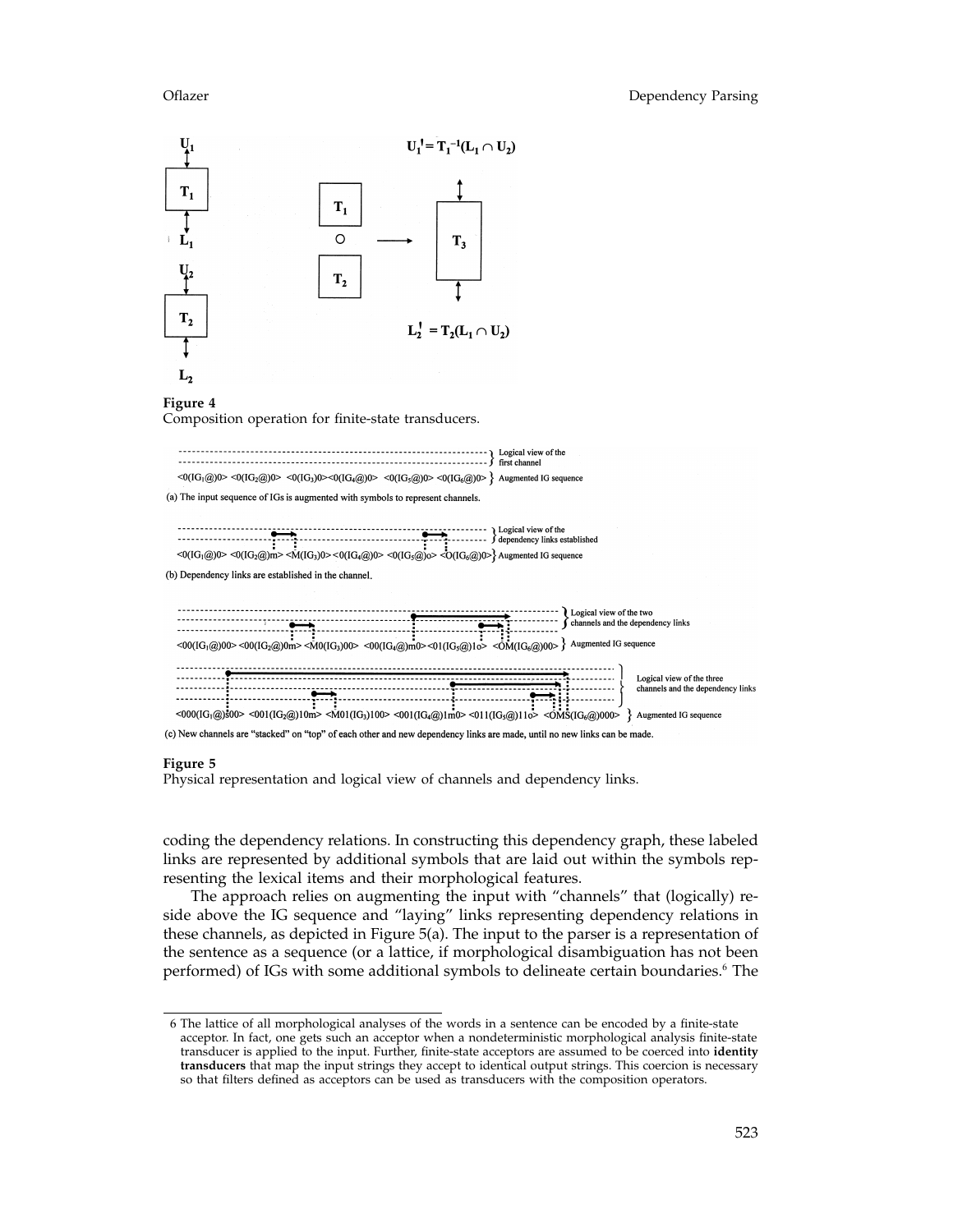

### **Figure 6**

Channel symbol slots around an inflectional group.

parser operates in a number of iterations: At each iteration of the parser, a new empty channel is "stacked" on "top" of the input, and any possible links are established using these channels.7 Parsing terminates when no new links can be established within the most recent channel added, that is, when a fixed point is reached. In this respect, this approach is similar to that of Roche (1997). An abstract view of this is presented in panels (a) through (c) of Figure 5.

### **6.1 Representing Channels and Syntactic Relations**

The sequence (or the lattice) of IGs is produced by a morphological analysis transducer, with each IG initially being augmented by two pairs of delimiter symbols, as <(IG)>. The ( and ) pair separates the morphological features from the channel representation symbols, while < and > separate the representations of consecutive IGs. Word-final IGs (IGs from which links will emanate) are further augmented with a special marker @.

Channels are represented by pairs of matching symbols that are inserted between the <... ( and the )... > delimiter symbols. Symbols for new channels (upper channels in Figure 5) are stacked so that the symbols for the topmost channels are those closest to the  $(\ldots)$ , and in this way dependency links do not cross when drawn (see Figure 6). At any time, the number of channel symbols on both sides of an IG is the same. Multiple dependency links can occupy mutually exclusive segments of a channel as long as they do not interfere with each other; that is, each channel may accommodate many dependency links whenever possible.<sup>8</sup>

How a certain segment of channel is used is indicated by various symbols surrounding the IGs, within the < and > delimiters:

- The channel symbol 0 indicates that the channel segment is not used by any dependency link and thus is empty.
- The channel symbol 1 indicates that the channel is used by a link that starts at some IG on the left and ends at some IG on the right. That is, the link is just "crossing over" this IG.
- When a link starts from a word-final IG, then a link start symbol is used on the *right* side of the word-final IG (i.e., between ) and >).
- When a link terminates on an IG, then a link end symbol denoting the syntactic relation is used on the *left* side of the IG (i.e., between < and ().

<sup>7</sup> The beginnings and the ends of the arrows in the figure indicate the dependent and head IGs, respectively.

<sup>8</sup> The exposition here is for only left-to-right links. See section 6.5 for a dependency representation for both left-to-right and right-to-left links.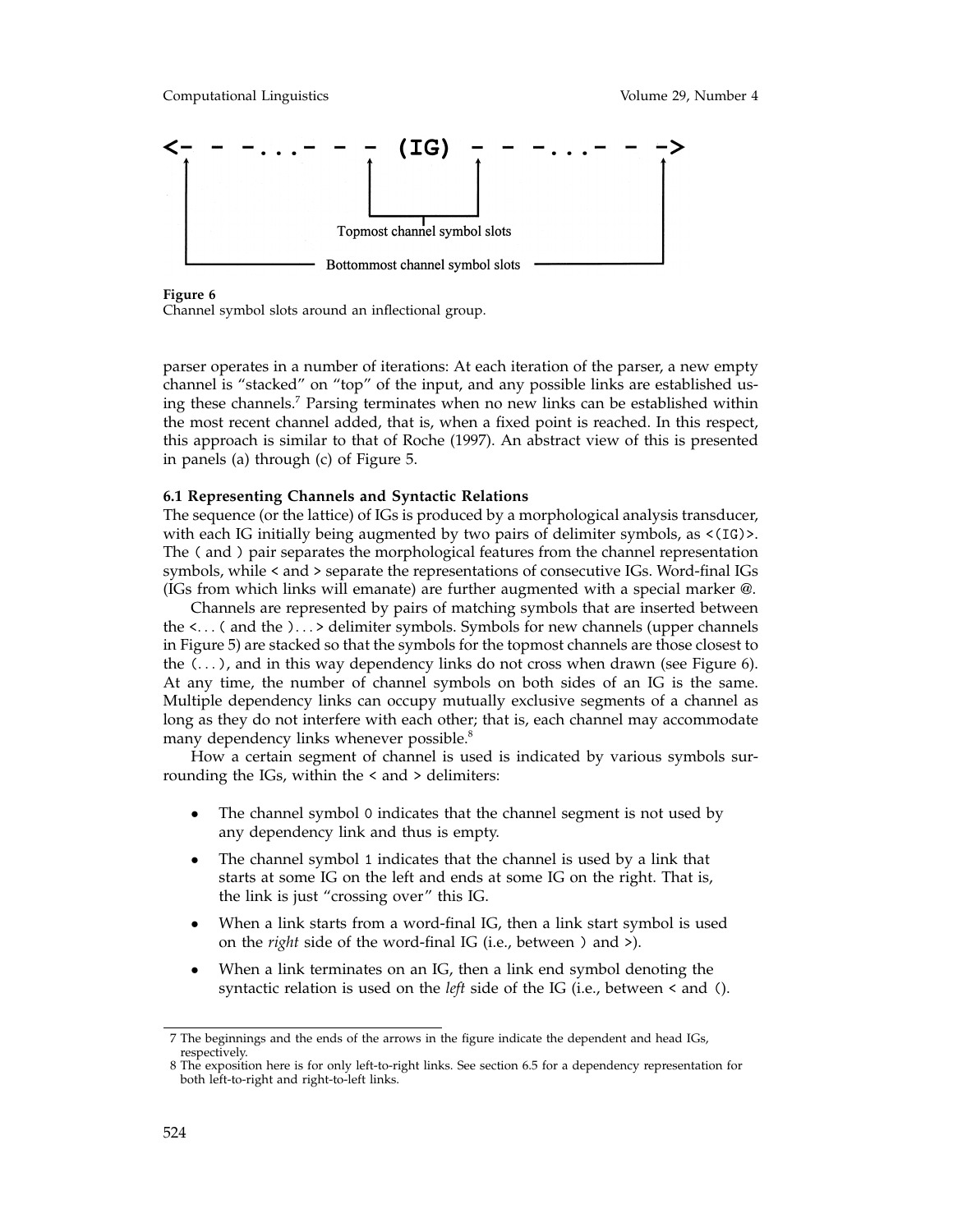The following syntactic relations are currently encoded in the channels:

- 1. Subject (s/S)
- 2. Object (o/O)
- 3. Modifier (adverbs/adjectives) (m/M) )
- 4. Possessor (p/P)
- 5. Classifier (c/C)
- 6. Determiner (d/D)
- 7. Dative adjunct (t/T)
- 8. Ablative adjunct (f/F)
- 9. Locative adjunct (1/L)
- 10. Instrumental adjunct (i/I)

The lowercase symbol in each case is used to indicate the start of a link, and the uppercase symbols indicate the end of a link. Both kinds of symbols are used to encode configurational and linguistic constraints on IGs, as we show later.

For instance, with three channels, the dependency structure of the IGs of *bu eski evdeki gülün* (of the rose at this old house) in Figure 3 would be represented as

```
<000(bu+Det@)0d0><010(eski+Adj@)01m><MD0(ev+Noun+A3sg+Pnon+Loc)000>
<000(+Adj@)00m><M00(gül+Noun+A3sg+Pnon+Gen@)0p0>)
```
The M and the D to the left of the first IG of *evdeki* (third IG above) indicate the incoming modifier and determiner links from the first two IGs, matching the start symbols m and d in the second and the first IGs. The m--M pair encodes the modifier link from *eski* (old) to *evde* (at house), and the d--D pair encodes the determiner link from *bu* (this) to *evde*. The last IG above has an M on the left side matching the m in the IG to the left. This m--M pair encodes the modifier relation between *+ki* and *gülün* (of the rose). The last IG above has an outgoing possessor link marked by the p on its right side, indicating that it is a genitive-marked possessor of some other IG to the right.

We should note, however, that the (morphological) relations between IGs that make up a single word are not at all a concern here and are not considered to be syntactic dependency relations. Thus they are never explicitly shown or encoded except by virtue of their being sequentially placed in the input. The only links that we explicitly encode are those links emanating from a word-final IG and landing on some other IG.

### **6.2 Components of the Parser**

The basic strategy of a parser iteration is to recognize, by means of a rule (encoded as a regular expression), a dependent IG and a head IG and link them by modifying the "topmost" channel between the two. Once we identify the dependent IG and the head IG (in a manner to be described shortly), we proceed as follows:

1. We create an empty channel by injecting **0**s to just outside of the (...) pairs: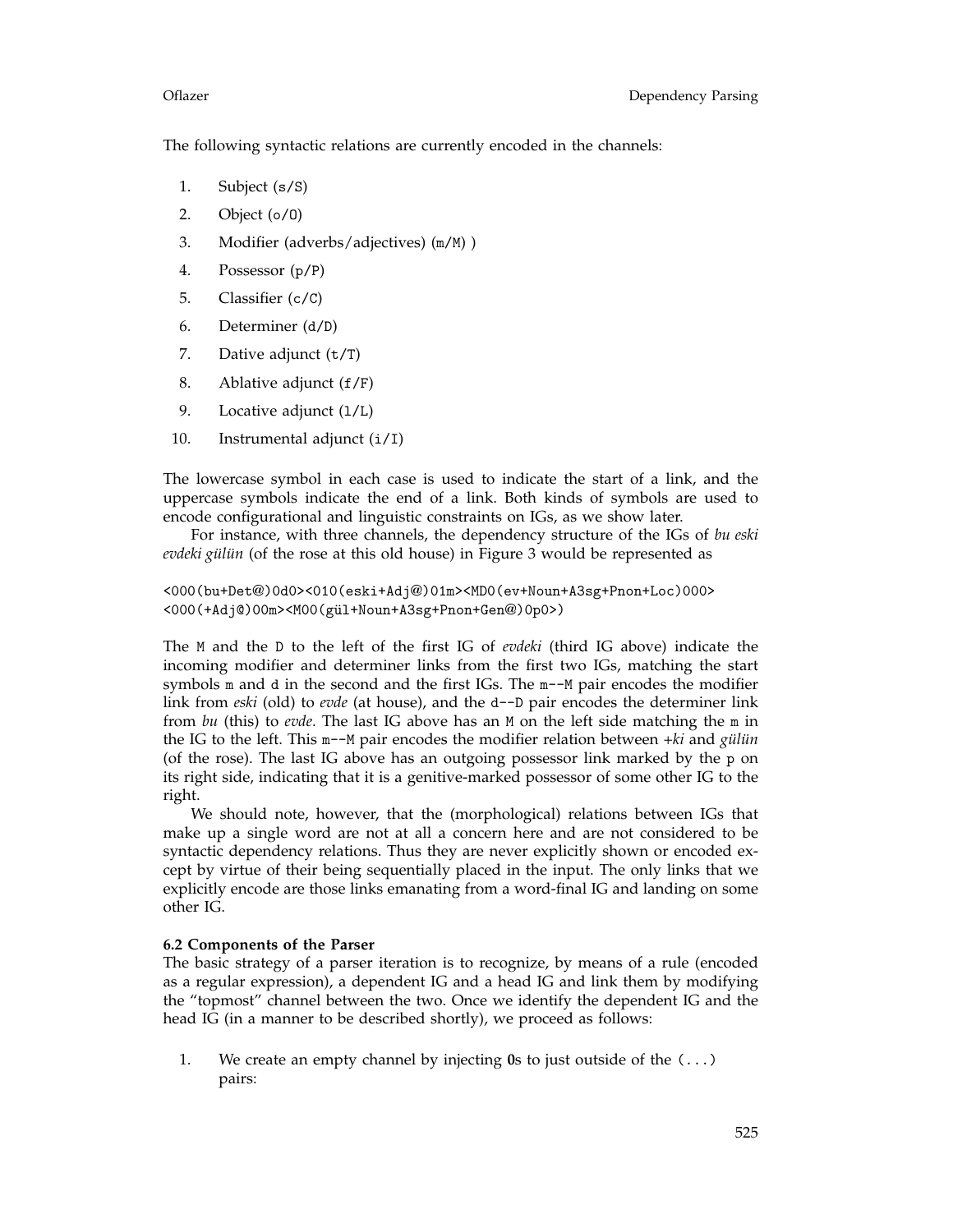<...**0**(ID*dep*@)**0**...>...<...**0**(IG)**0**...>...<...**0**(IG*head*)**0**...>

2. We put temporary braces (of the type for the dependency link to be established—we use MOD below for a modifier link for expository purposes) to the right of the dependent IG and to the left of the head IG:

<...0(IG*dep*{**MOD**@)0...>...<...0(IG)0...>...<...0**MOD**}(IG*head*)0...>

3. We mark the start, intermediate, and end IGs of the link with the appropriate symbols encoding the relation thus established by the braces:

<...0(IG*dep*{MOD@)**m**...>...<...**1**(IG)**1**...>...<...**M**MOD}(IG*head*)0...>

4. We remove the temporary braces, and we have the string in item 1, with some symbols modified:

<...0(IG*dep*@)m...>...<...1(IG)1...>...<...M(IG*head*)0...>

The second step above deserves some more attention, as it has additional functions besides identifying the relevant IGs. One should be careful to avoid generating strings that are either illegal or redundant or cannot lead to a valid parse at the end of the iterations. Thus, the second step makes sure that

- 1. The last channel in the segment to be bracketed is free.
- 2. The dependent is not already linked at one of the lower channels (since an IG can be the dependent of only one other IG).
- 3. None of the channels directly underneath the segment have any links coming into or going out of the projection, in those channels, of the segment bracketed. This makes sure that there are no crossing links. It is obviously okay to have links that start and terminate in lower channels within the projection of the bracketed segment.<sup>9</sup>
- 4. There are no channels below the current channel that are unused in the segment to be bracketed (if there are, then this link could have been made there.)
- 5. The link to be established does not trap an *unlinked* word-final IG. If there is such an IG, its future link would have to cross the link to be established in the current segment.

The last three of these constraints are depicted in Figure 7.

### **6.3 Rules for Establishing Dependency Links**

The components of a dependency link are recognized using regular expressions. These regular expressions identify the dependent IG, the head IG, and the IGs in between to be skipped over, and they temporarily bracket the input segment including these IGs.

<sup>9</sup> It is actually possible to place a crossing link by laying it in a special channel below the IG sequence so that it would not interfere with the other links. This would necessitate additional delimiter symbols and would unnecessarily further complicate the presentation.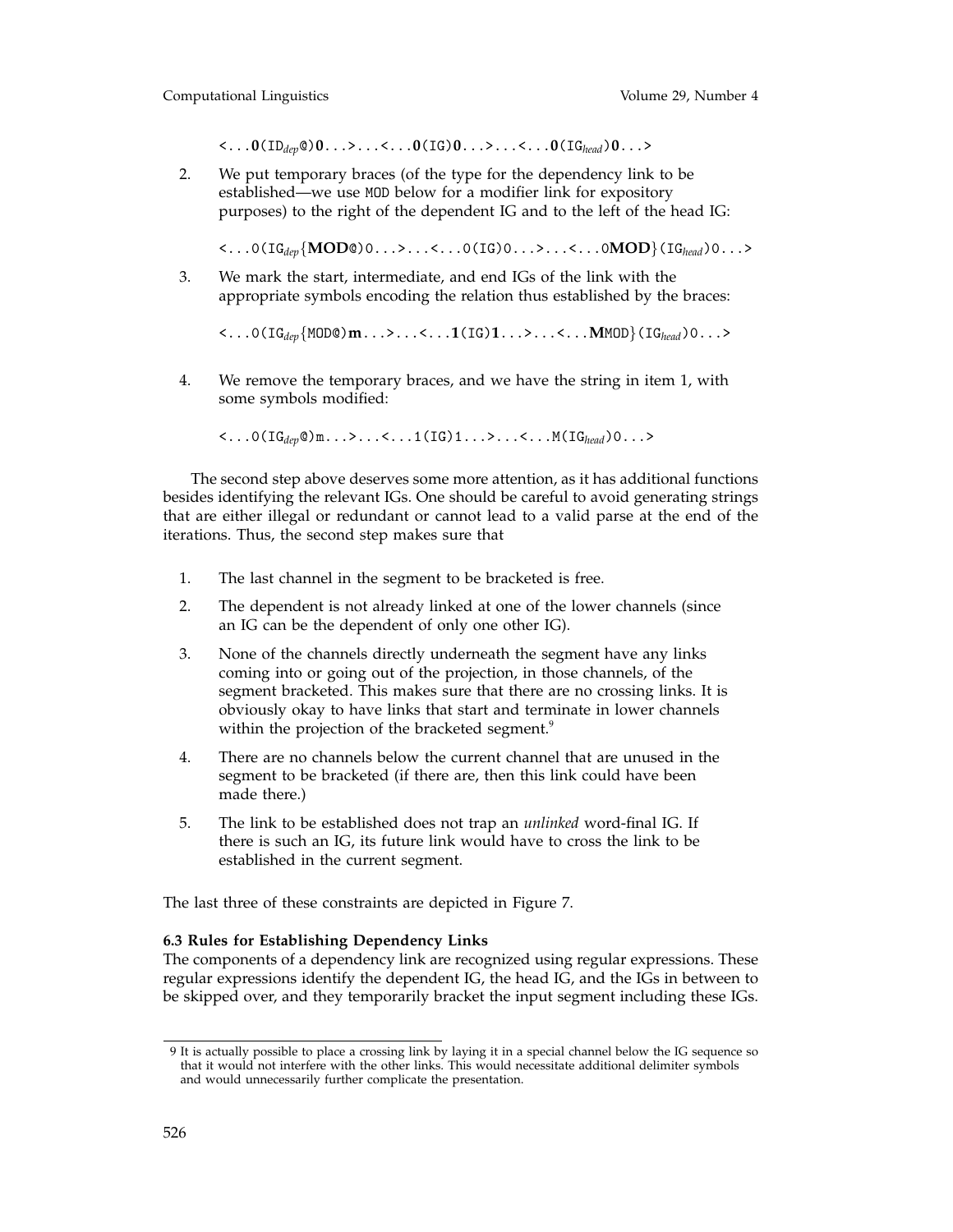

**Figure 7** Configurations to be avoided during parsing.

These regular expressions correspond to "grammar rules," and a collection of these rules comprise the dependency grammar.

A typical rule looks like the following: $10$ 

[ LR [ML IGMiddle MR]\* RL ] (->) "{*Rel*" ... "*Rel*}" || IGDep IGHead

This rule is an example of a XRCE optional-replace rule that nondeterministically inserts the curly braces on the right-hand side (the symbols on both sides of the ellipsis) into the output string in the lower language, around any part of the input string in the upper language that matches its left-hand side, provided the left-hand side is contextually constrained on the left by IGDep and on the right by IGHead. This replace rule can nondeterministically make multiple nonoverlapping replacements.<sup>11</sup>

The left-hand side of this rule (to the left of  $(-)$ ) has three components: The first part, LR, specifies the constraints on the right-hand side of the dependent IG. The second part, [ML IGMiddle MR]\*, defines *any* middle IGs that will be ignored

<sup>10</sup> We use the XRCE regular expression language syntax; the [ and ] act like parentheses used as grouping operators in the language. See http://www.xrce.xerox.com/competencies/contentanalysis/fsCompiler/fssyntax.html for details.

<sup>11</sup> An earlier implementation of the parser used a slightly different optional-replace rule that did not make use of the contextual constraint, as the new format was not included in the toolkit available to the author. A typical rule there looked like [[LL IGDep LR] [ML IGMiddle MR]\* [RL IGHead RR]] (->) "{*Rel*" ... "*Rel*}". Although for the purposes of writing the dependency grammar, the old rule format was more transparent, its use necessitated some extra complexity in various other components of the parser. The old rule format has been abandoned in favor of the new format. I thank an anonymous reviewer for suggesting the use of this new rule format.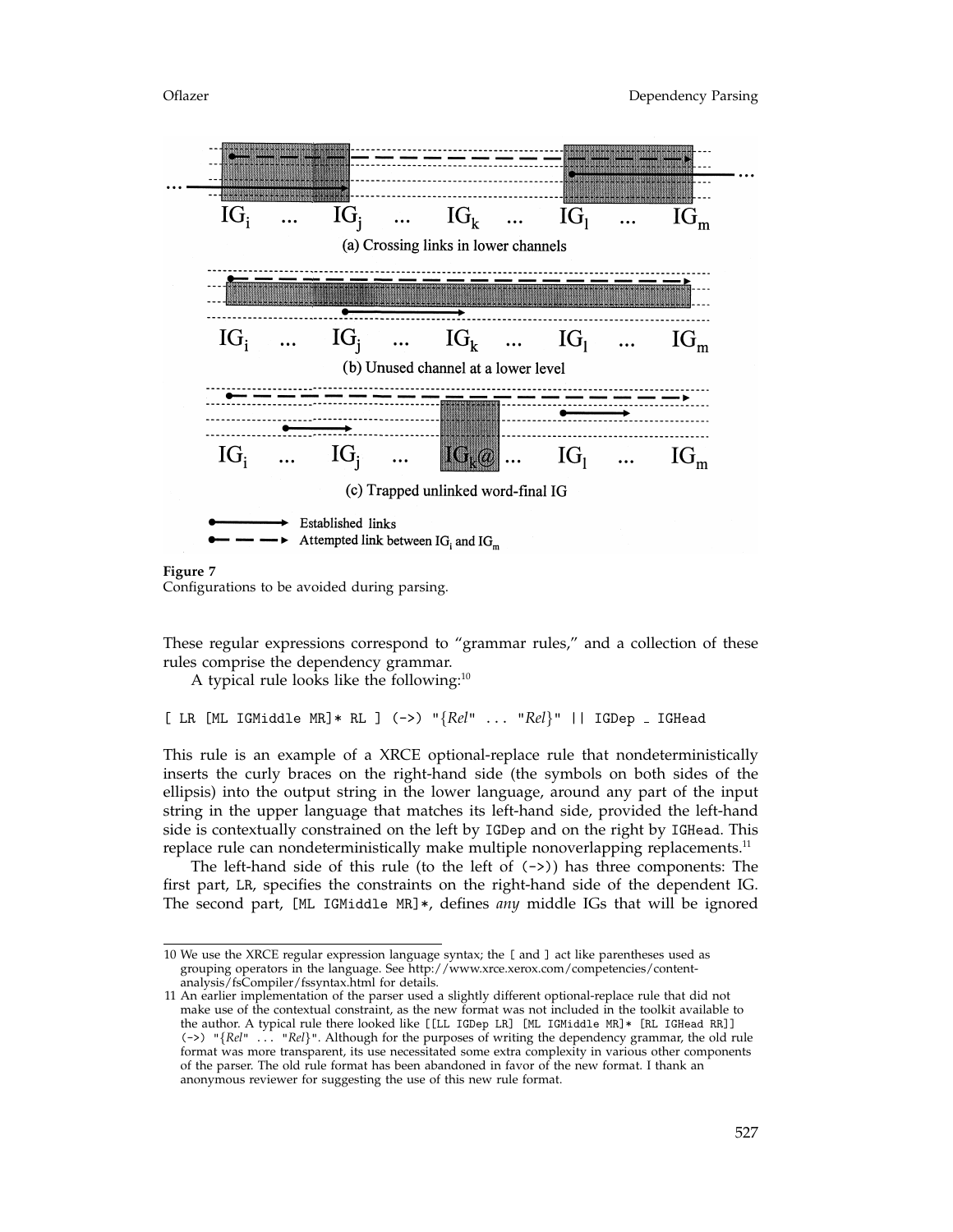and skipped over, $12$  and the third part, RL, specifies the contraints on the left-hand side channel symbols of the head IG. The head and dependent IG patterns IGDep and IGHead are specified as left and right contextual constraints on the pattern of the three components specified on the left-hand side.

This rule (optionally) brackets (with {*Rel* and *Rel*}) any occurrence of pattern LR [ML IGMiddle MR] RL provided the pattern IGDep is to the left of LR and the pattern IGHead is to the right of RL. <sup>13</sup> After the (optional) bracketing, the brace {*Rel* occurs between IGDep and LR, and the brace *Rel*} occurs between RL and IGHead. Each rule has its own brace symbol depending on the relationship of the dependent and the head. The optionality is necessary because a given IG may be related to multiple IGs as a result of syntactic ambiguities, and all such links have to be produced to arrive at the final set of parses. It should also be noted that there are rules that deviate from the template above in that the segment to be skipped may be missing, or may contain barrier patterns that should not be skipped over, etc.

The symbols L(eft)R(ight), M(iddle)L, MR, and RL are regular expressions that encode constraints on the bounding channel symbols that are used to enforce some of the configurational constraints described earlier. Let

```
RightChannelSymbols = [ "1" | "0" | "s" | "o" | "m" | "p" |
                        "c" + "d" + "t" + "l" + "f" + "f" + "i"
```
and

```
LeftChannelSymbols = [ "1" | "0" | "S" | "O" | "M" | "P" |
                       "C" | "D" | "T" | "L" | "F" | "I" ];
```
These four regular expressions are defined as follows:

- 1. The regular expression LR =  $["@" ")" "0" ["0"]* ">=" ] checks that$ 
	- a. The matching IG is a word-final IG (has a @ marker)
	- b. The right-side topmost channel is empty (channel symbol nearest to ) is 0)
	- c. The IG is not linked to any other in any of the lower channels
	- d. No links in any of the lower channels cross into this segment (that is, there are no 1s in lower channels.)

These conditions imply that the only channel symbol that may appear in the right side of a dependent IG is 0.

- 2. The regular expression ML = ["<" LeftChannelSymbols\* "0" "(" ] ensures that the topmost channel is empty, but it does not constrain the symbols in the lower channels, if any, as there may be other links ending at the matching IG.
- 3. Similarly, the regular expression MR = [ ")" "0" RightChannelSymbols\* ">" ] also ensures that the topmost channel is empty, but it does not constrain the symbols in the lower channels, if any, as there may be other links starting at the matching IG.

<sup>12</sup> It is possible that the pattern to be skipped over can be specified by more complex patterns. 13 We use the symbols {*Rel* and *Rel*} as generic bracketing delimiters.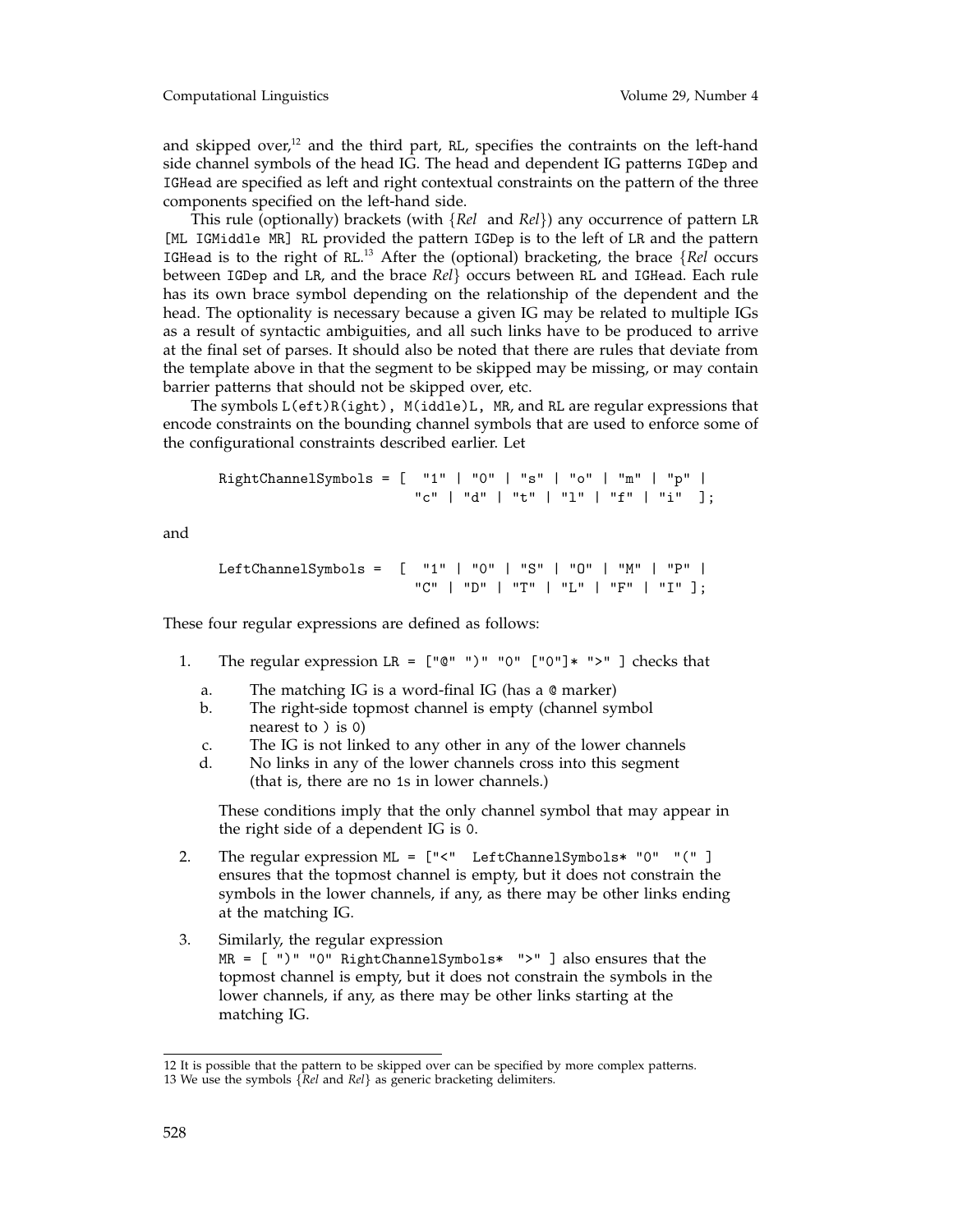4. The regular expression

RL =  $[$  "<"  $[$ LeftChannelSymbols\* - \$1] "0" "(" ] also ensures that the topmost channel is empty. Note that since the matching IG is the IG of the head, multiple dependency links may end at the matching IG, so there are no constraints on the symbols in the lower channels, but there cannot be any 1s on the left side, since that would imply a lower link crossing to the right side.

For instance, the rule

[ LR [ ML AnyIG MR ]\* RL ] (->) "{SBJ" ... "SBJ}" || NominativeNominalA3pl \_ FiniteVerbA3sgA3pl;

is used to bracket a segment starting right after a plural nominative nominal, as subject of a finite verb somewhere on the right, with either +A3sg or +A3pl number-person agreement (allowed in Turkish). In this rule, the regular expression Nominative-NominalA3pl is defined as follows:

[ (RootWord) ["+Noun" |"+Pron"] (NominalType) "+A3pl" PossessiveAgreement "+Nom"]

and it matches any nominal IG (including any derived nominals) with nominative case and +A3pl agreement. There are a number of points to note in this expression:

- 1. (... ) indicates optionality: The RootWord, a regular expression matching a sequence of one or more characters in the Turkish alphabet, is optional, since this may be a derived noun for which the root would be in a previous IG.
- 2. NominalType, another optional component, is a regular expression matching possible minor part-of-speech tags for nouns and pronouns.
- 3. PossessiveAgreement is a regular expression that matches all possible possessive agreement markers.
- 4. The nominal has third-person plural agreement and nominative case.

The order of the components of this regular expression corresponds to the order of the morphological feature symbols produced by the morphological analyzer for a nominal IG. The regular expression FiniteVerbA3sgA3pl matches any finite-verb IG with either +A3sg or +A3pl number-person agreement. The regular expression AnyIG matches any IG.

All the rules in the dependency grammar written in the form described are grouped together into a parallel bracketing regular expression defined as follows:

Bracket  $=$   $\lceil$ [LR [ML IGMiddle<sup>1</sup> MR]\* RL] (->) "{*Rel*1" ... "*Rel*1}"  $||$  IGDep<sub>1</sub> \_ IGHead<sub>1</sub>,, [LR [ML IGMiddle<sup>2</sup> MR]\* RL] (->) "{*Rel*2" ... "*Rel*2}" | IGDep<sub>2</sub> \_ IGHead<sub>2</sub>,, ... [LR [ML IGMiddle<sub>n</sub> MR]\* RL] (->) " ${Rel<sub>n</sub>$ " ... " $Rel<sub>n</sub>}$ " || IGDep*<sup>n</sup>* IGHead*<sup>n</sup>* ];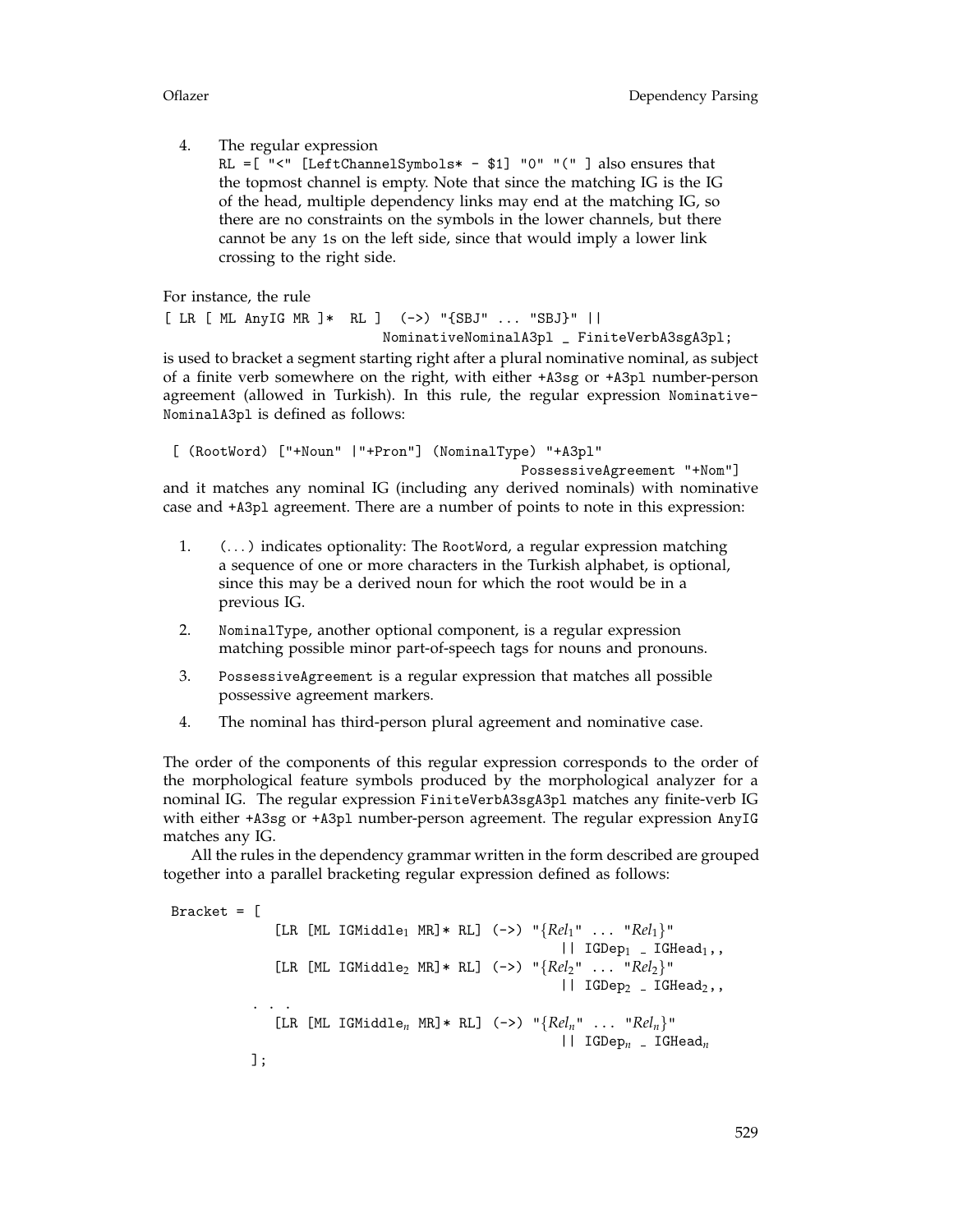where left-hand-side patterns and dependent and head IGs are specified in accordance with the rule format given earlier. {*Reli* and *Reli*} are pairs of braces; there is a distinct pair for each syntactic relation to be identified by these rules (and not necessarily a unique one for each rule). This set of rules will produce all possible bracketings of the input IG sequence, subject to the constraints specified by the patterns. This overgeneration is then filtered (mostly at compile time and not at parse time) by a number of additional configurational and linguistic constraints that are discussed shortly.

### **6.4 Constructing the Parsing Transducer**

In this section, we describe the components of the parsing transducer. As stated earlier, links are established in a number of iterations. Each iteration mainly consists of an application of a parsing transducer followed by a filtering transducer that eliminates certain redundant partial parse configurations.<sup>14</sup>

The parsing transducer consists of a transducer that inserts an empty channel followed by transducers that implement steps 2 to 4 described at the beginning of section 6.2.

We can write the following regular expression for the parser transducer  $as<sup>15</sup>$ 

```
Parser = AddChannel
             .o.
          Bracket
             .o.
      FilterEmptySegments
             .o.
        MarkChannels
             .o.
        RemoveBraces;
```
The transducer AddChannel is a simple transducer that adds a pair of 0 channel symbols around the  $(\ldots)$  in the IGs. It implements step 1 in section 6.2. The transducer Bracket was defined in the previous section. It implements step 2 described in section 6.2.

Since the bracketing rules are nondeterministic, they will generate many configurations in which certain segments in the stacked channels will not be used. A rule may attempt to establish a link in the topmost channel even though the corresponding segment is not utilized in a previous channel (e.g., the corresponding segment of one of the previous channels may be all 0s). One needs to eliminate such redundant configurations after each iteration to prevent their proliferation at later iterations of the parser. Checking whether the segment just underneath the topmost channel is empty has worked perfectly in our experiments in that none of the parses selected had any empty segments that were not detected by this test. The regular expression FilterEmptySegments filters these configurations, an example of which is depicted in Figure  $7(b)$ .<sup>16</sup>

<sup>14</sup> We use the term **configuration** to denote an encoding of a (partial) dependency parse as a string of symbols, as described in section 6.1.

<sup>15</sup> The .o. operator denotes the composition operation (denoted using ◦ in section 5) for finite-state transducers in the XRCE regular expression language.

<sup>16</sup> Incorporating this configurational constraint into the bracketing phase implies that each rule will have a check encoding the fact "it is not the case that all symbols in the channel immediately below are 0," which makes all rules a bit awkward. Incorporating this as a separate postbracketing constraint is simpler. Since all compositions are done at compile time, no additional penalty is incurred.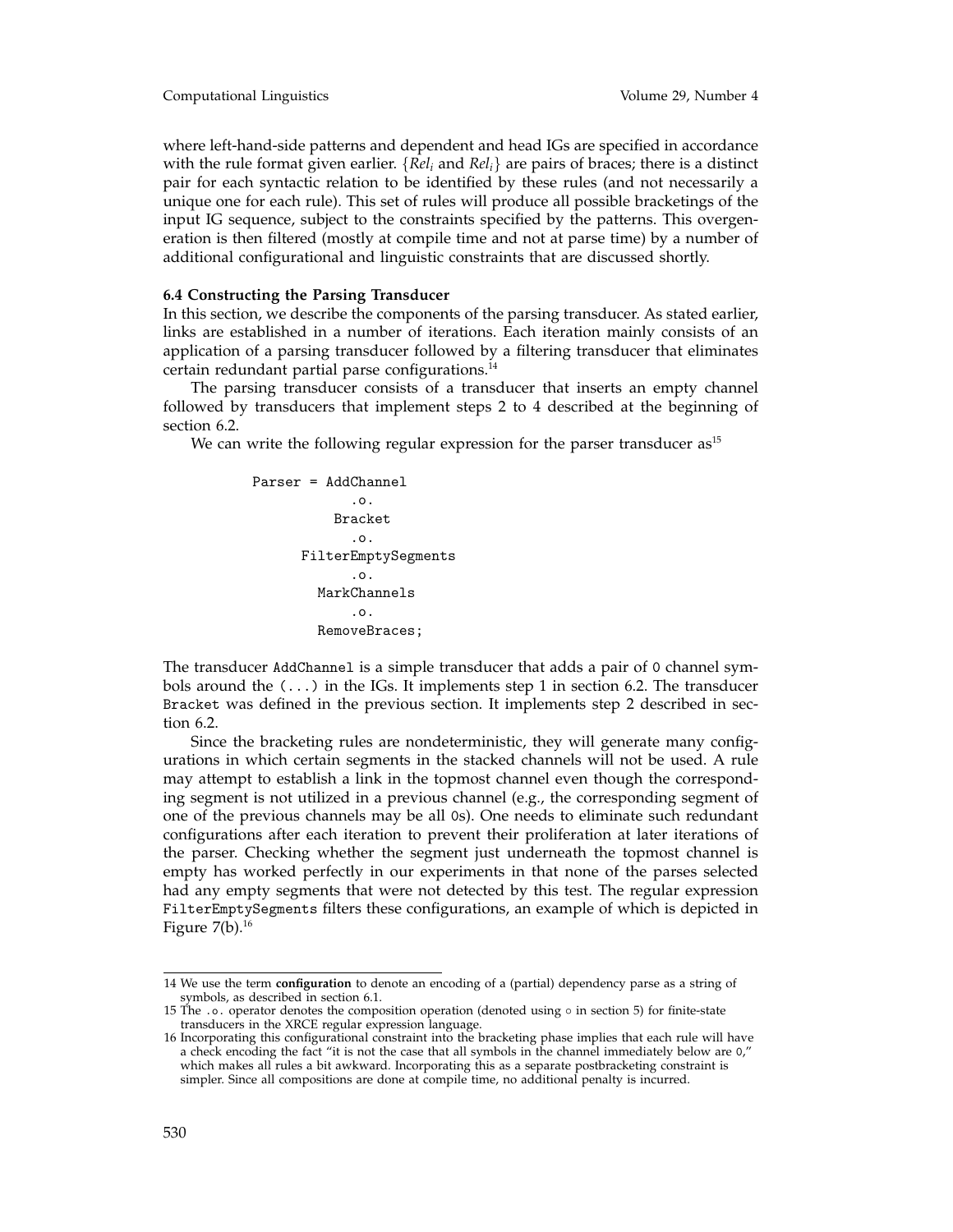The transducer MarkChannels implements step 3 in section 6.2. This transducer modifies the channel symbols to mark a link:

- The new (topmost) right channel symbol in the IG just to the right of the opening brace is modified to a link start symbol (one of the symbols s, o, m, p, c, d, t, l, f, i).
- The new (topmost) right channel symbols on both sides of all the IGs fully bracketed by the braces (all IGs except the dependent and head IGs) are modified to 1; this is necessary so that that segment of the channel can be claimed and used for detecting crossing links.
- The new (topmost) left channel symbol in the IG just to the left of the closing brace is modified to a link end symbol (one of the symbols S, O, M, P, C, D, T, L, F, I).

Finally, the transducer RemoveBraces removes the braces.<sup>17</sup> It should be noted that the transducer for Parse is computed off-line at compile time, so that no composition is done at parse time.

The parsing scheme described above is bottom up, in that the links between closest head-dependent pairs are established first, in the lowest channel. Subsequent longerdistance links are established in later stages as long as they do not conflict with links established in lower channels. It is also conceivable that one could employ a top-down parsing scheme linking all pairs that are far apart, again checking for configurational constraints. If full nondeterminism is maintained in the bracketing step, it really does not matter whether one uses bottom-up or top-down parsing. Bottom-up parsing, however, offers certain advantages in that various (usually linguistically motivated) constraints that have to hold between nearby pairs or pairs that have to be immediately sequential can be enforced at an earlier stage by using simpler regular expressions. These constraints help prune the intermediate parse strings.

### **6.5 Dependency Structures with Both Left-to-Right and Right-to-Left Links**

Although the formulation up until now has been one for dependency structures involving left-to-right dependency links, the approach presented above can handle a dependency grammar with both left-to-right and right-to-left links. In this section, we will outline the details of the changes that would be needed in such a formulation but will then go ahead with the left-to-right implementation, as that forms the basis of our implementation for Turkish, for which left-to-right links suffice for all practical purposes.

Incorporating the right-to-left links into the approach would require the following modifications to the formulation:

1. The right-to-left links would use the same representation as the left-to-right links, except they would be distinguished by the symbols marking the links at the dependent and head IG sites. With the left-to-right links described so far, lowercase link symbols on the right side of an IG mark the dependent IG and uppercase symbols on the left

<sup>17</sup> The details of the regular expressions for these transducers are rather uninteresting. They are essentially upper-side to lower-side contextual-replace regular expressions. For instance, RemoveBraces maps all brace symbols on the upper side to  $\epsilon$  on the lower side.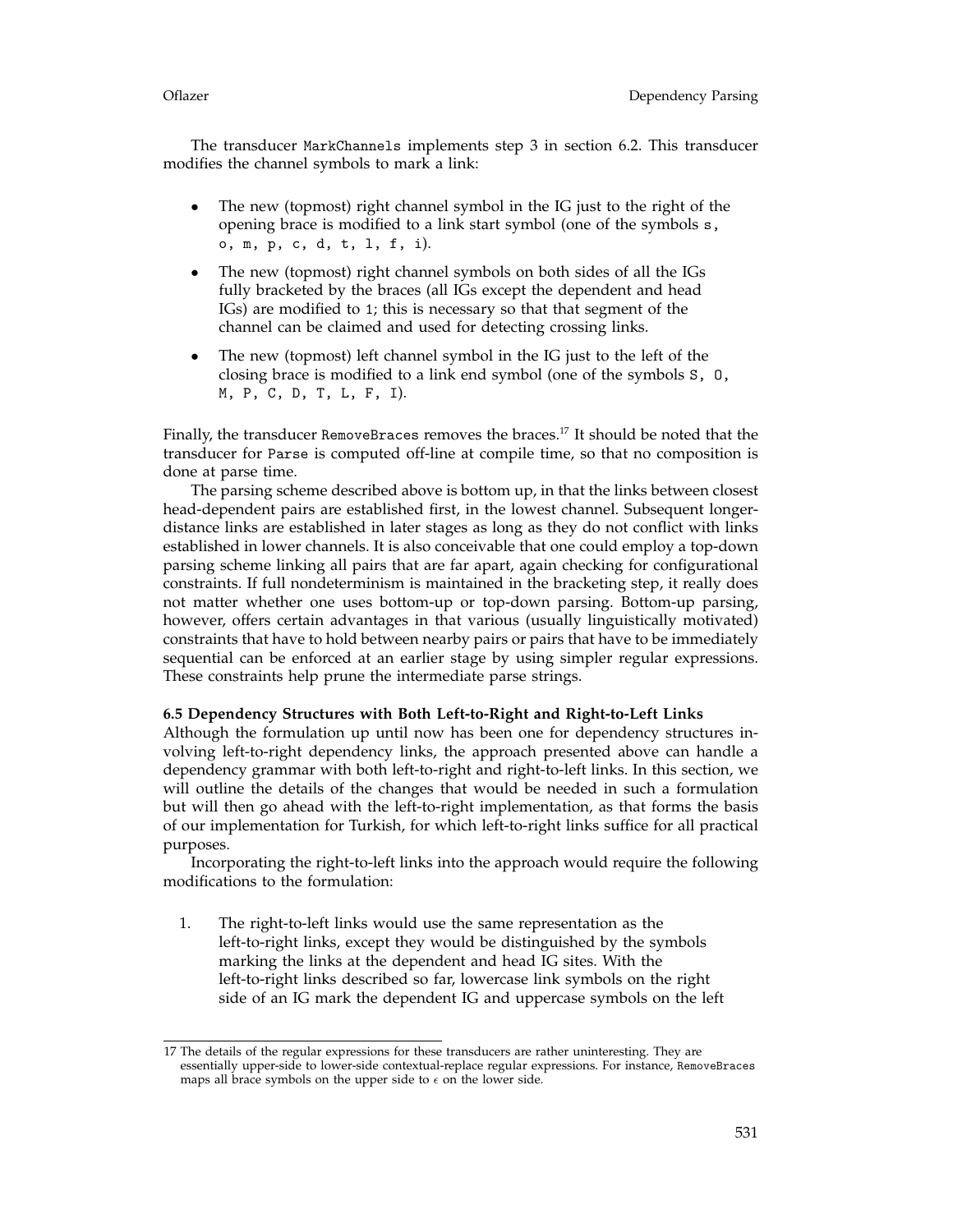**Figure 8**

Bidirectional dependency links.

side of the IG mark the head IG (which follows the dependent IG in linear order). We would still use the same conventions for right-to-left links, except that we could have head and dependent IG markers on both sides of the channel representation. This is shown graphically in Figure 8. So a right-to-left link would have a lowercase link mark on the left side of the dependent IG and an uppercase link mark on the right side of the head IG to the left of the dependent IG.

2. With both left-to-right and right-to-left rules, we would need two different rule formats. The rule format for left-to-right links would be slightly different from the format given earlier:

```
[ LRl [ML IGMiddle MR]* RLl ] (->) "{Rel-left-to-right"
                                  ... "Rel-left-to-right}"
                                       || LL IGDep IGHead The
```
rule format for right-to-left links would be:

```
[ LRr [ML IGMiddle MR]* RLr ] (->) "{Rel-right-to-left"
                                 ... "Rel-right-to-left}"
                                      || IGHead IGDep RR
```
- 3. Since nothing in the format of the rules indicates the direction of the link, the direction would need to be indicated by the type of braces that are used to (temporarily) mark the segment claimed for the link. For instance, for a left-to-right rule to link a subject IG to a verb IG, we would use braces {SBJ-left-to-right and SBJ-left-to-right} and for a right-to-left rule (for the same kind of relation), we would use symbols {SBJ-right-to-left and SBJ-right-to-left}. The transducer that inserts the appropriate markers for links (MarkChannels in section 6.4) would then execute the appropriate action based on the type and the direction indication of the delimiting braces. For left-to-right braces it will insert the (lowercase) link start symbol to the right side of the left brace and the (uppercase) link end symbol to the left side of the right brace. For right-to-left braces, it will insert the link start symbol to the left side of the right brace and the link end symbol to the right side of the left brace.
- 4. The regular expressions checking the channel symbols around the dependent and head IGs would be different for the two types of rules. This is basically necessitated by the fact that since the IGs could now have links outgoing from both sides, checks have to be made on both sides:
	- $LR_l$  in left-to-right rules would check that the dependent IG is a word-final IG and is not already linked and that no links are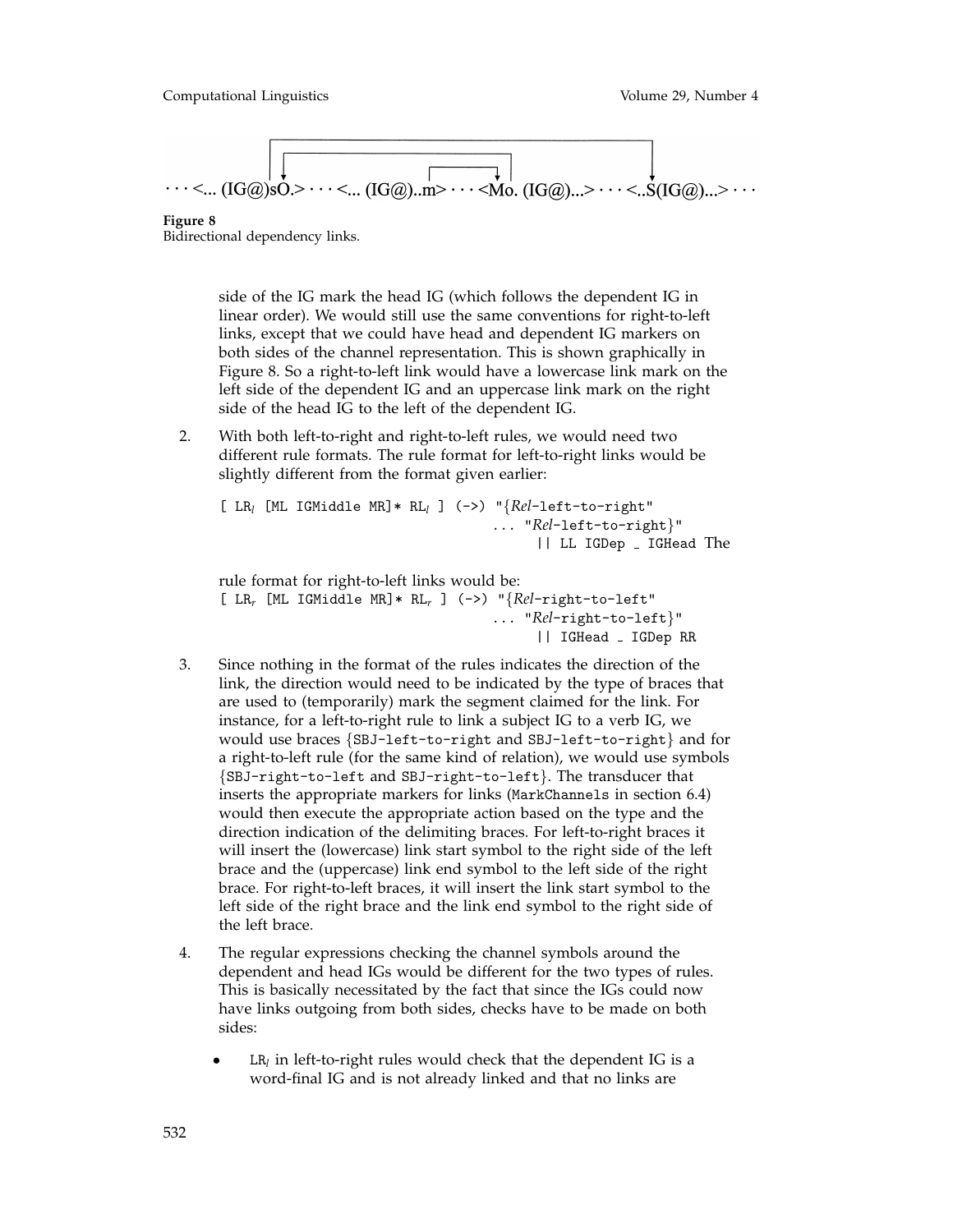crossing in or out. So it would function like LR, described in section 6.3.

- LL, just to the left of the IGDep pattern, would also make sure that the IG is not linked, via a right-to-left link, to an IG further to the left.
- $RL_l$  would function just like RL, described in section 6.3.
- LR<sub>r</sub>, which, for right-to-left rules, would be constraining the left channel symbols of the head IG, would need only to ensure that the top channel is available for a link and that no other links are crossing in and out.
- $RL<sub>r</sub>$  would ensure that the dependent IG is not linked to any IG to the left and that there are no links crossing, and that the top channel is available.
- RR, just to the right of IGDep in the right-to-left rule, would make sure that the dependent IG is not linked to any IG to the right and would additionally check that the top channel is available and that no links are crossing.

There is, however, a potential problem for a grammar with both left-to-right and right-to-left links. Robinson's axioms (see section 3) do not seem to disallow cyclic dependency links (unless the antisymmetry is interpreted to apply over the transitive closure of the "depends on" relationship), but configurations involving cycles are not assumed to correspond to legitimate dependency structures.

When both left-to-right and right-to-left links exists in a grammar, it is conceivable that two left-to-right rules may separately posit two left-to-right links, so that IG A links to IG B, IG B (or the word-final IG of the word to which B belongs) links to IG C, and later in a subsequent iteration, a right-to-left rule posits a link from IG C (or the word-final IG of the word to which C belongs) to IG A, where IG A precedes IG B, which precedes IG C in linear order. An implementation for a grammar would have to recognize such circular structures and eliminate them. It is possible to filter some of these cyclic configurations using a finite-state filter, but some will have to be checked later by a non-finite-state procedure.

If all but one of the links forming a cycle are established in the same channel (e.g., following the example above, the links from IG A to IG B and from IG B to IG C are established in the next-to-the-topmost channel), the cycle-forming link has to be established in the (current) topmost channel (that is, the right-to-left link from IG C to IG A has to be established there; otherwise the configuration will be filtered by the rule that says links have to established as the earliest possible channel). In order for a cycle to form in this case, IGs A, B, and C with have to be in sequential words, and the cycle-inducing link and the other links in the "other" direction will all be side by side. A set of simple regular expressions can recognize if a series of pairs of link start and link end symbols in one direction all appearing in the next-to-top channel (i.e., the second symbol to the left and right of ( and ), respectively, are surrounded by a link end–link start pair for the cycle-inducing link in the other direction) and kill any such configurations.

If, however, cycles are induced by links appearing in more than two different channels, then there is no elegant way of recognizing these in the finite-state framework, and such cases would have to be checked through other means.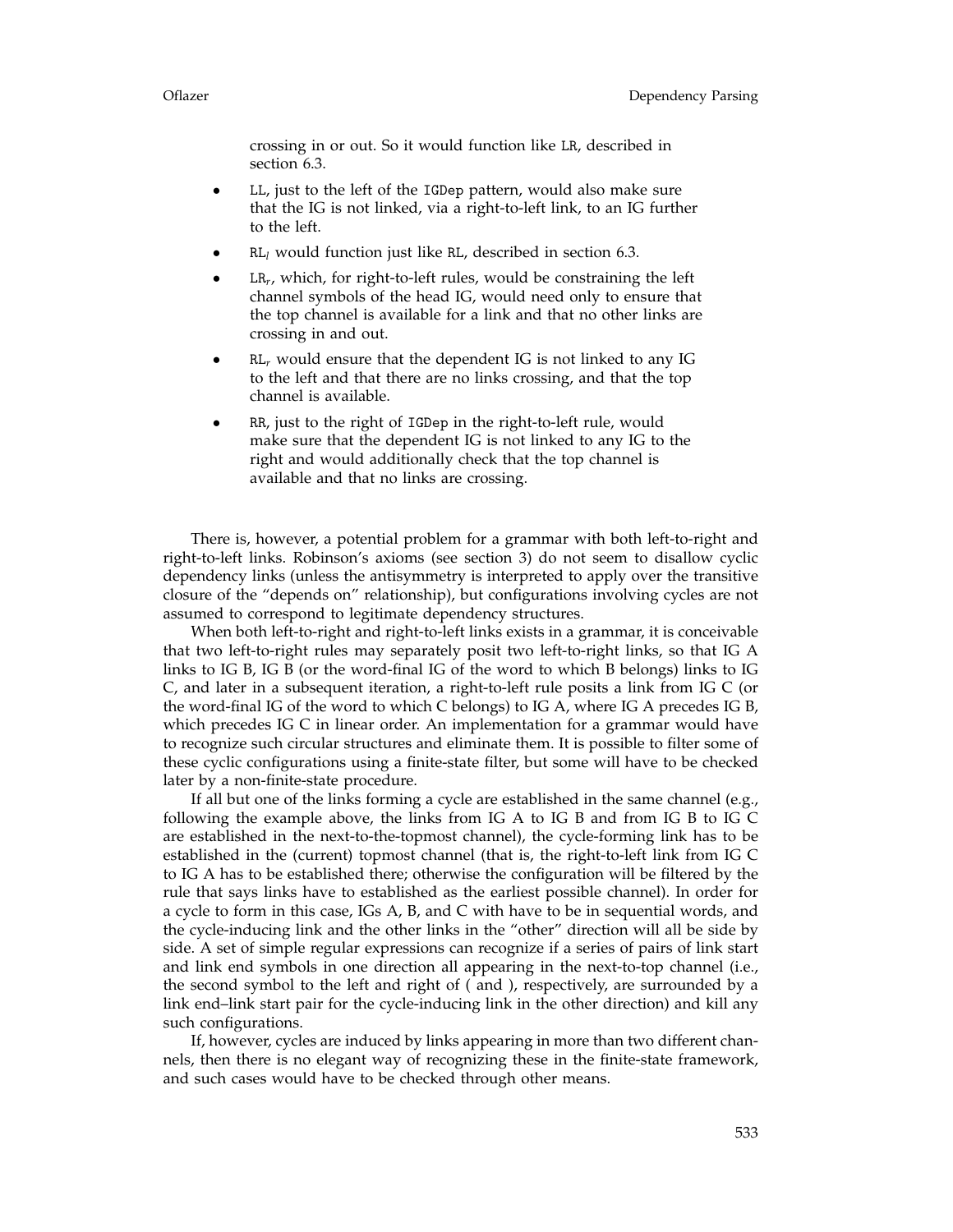### **6.6 Iterative Application of the Parser**

Full parsing consists of iterative applications of the Parser transducer until a fixed point is reached. It should be noted that in general, different dependency parses of a sentence may use different numbers of channels, so all these parses have to be collected during each iteration.

Let Sentence be a transducer that represents the word sequence. The pseudocode for iterative applications of the parser is given as follows:

```
# Map sentence to a transducer representing a lattice of IGs
 M = [Sentence .o. MorphologicalAnalyzer];
# Initialize Parses
 Parses = \{\};
 i = 0;while (M.1 := \{ \} && i < MaxIterations) {
# Parse and filter the current M
    X = M .o. Parse .o. SyntacticFilter;
# Extract any configurations which correspond to parses
    Partial = X .o. OnlyOneUnlinked;
# and union with the Parses transducer
    Parses = [Parses | Partial];
# filter any stale configurations
    M = [X - Partial] .o. TopChannelNotEmpty;
     i = i+1;}
```
Leaving the details of the transducer SyntacticFilter, a filter that eliminates configurations violating various linguistically motivated constraints, to a later section, this pseudocode works as follows: First, the sentence coded in Sentence is composed with the MorphologicalAnalyzer, which performs full morphological analysis of the tokens in the sentence along with some very conservative local morphological disambiguation. The resulting transducer encodes the sentence as a lattice representing all relevant morphological ambiguities. It is also possible to disambiguate the sentence prior to parsing with a tagger and present the parser with a fully disambiguated sentence.

During each iteration, M encodes as a transducer, the valid partial-dependency configurations. First X is computed by applying the Parse and SyntacticFilter transducers, in that order, to M. At this point, there may be some complete parses, that is, configurations that have all except one of their word-final IGs linked (e.g., a parse in which every IG is linked to the next IG would use only the first channel, and such a parse would be generated right after the first iteration.) The transducer X encoding the result of one iteration of parsing is filtered by OnlyOneUnlinked, defined as

OnlyOneUnlinked = ~[[ \$[ "<" LeftChannelSymbols\* "(" AnyIG "@" ")"  $["0" | 1]* ">" ]$ <sup> $\hat{ }$ </sup> > 1 ];

This would be read as "It is not the case that there is more than one instance of wordfinal IGs whose right channel symbols do not contain any outgoing link marker."18 This filter lets only those configurations that have all their required links established,

<sup>18</sup> Note that this constraint is for a grammmar with left-to-right links.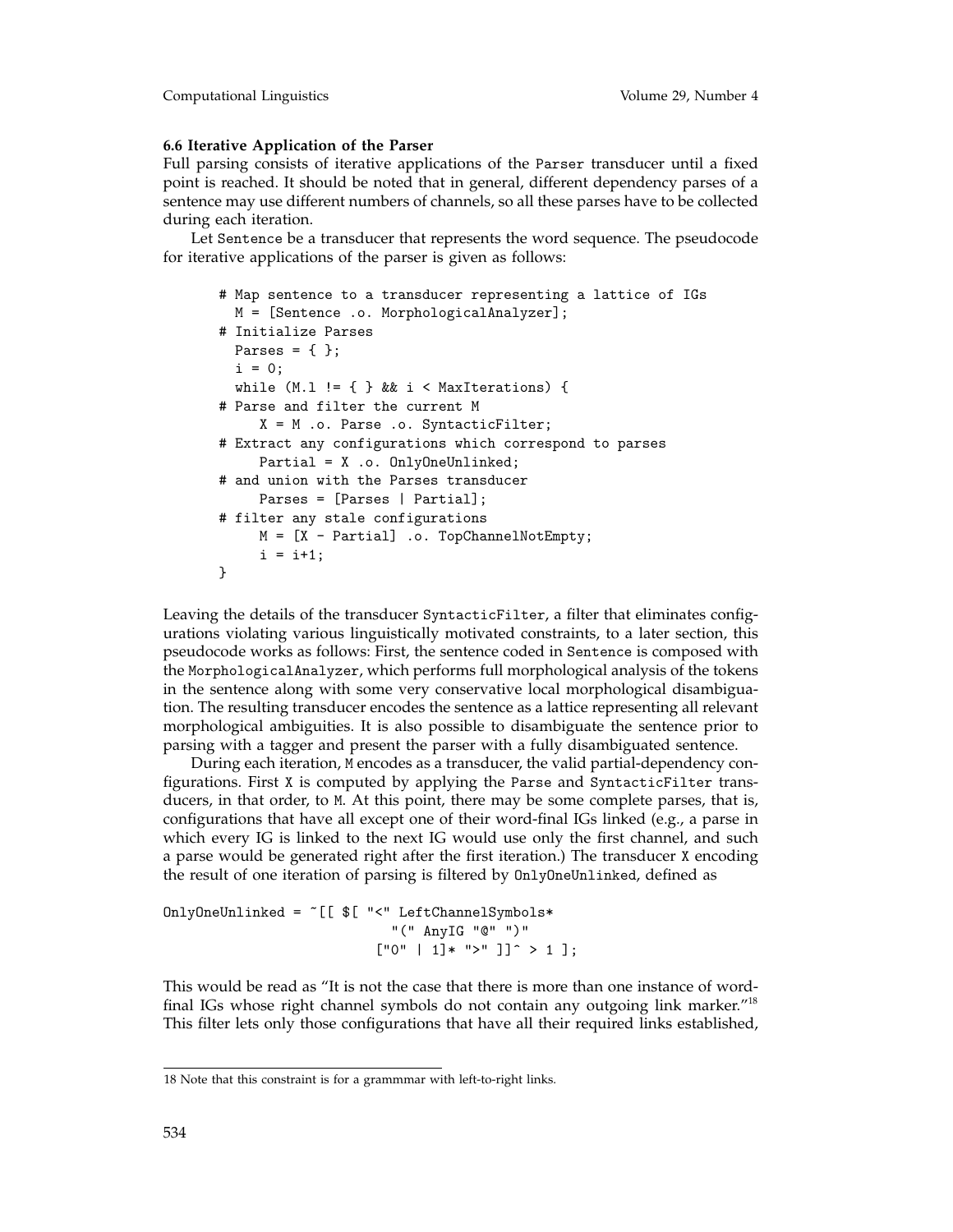that is, all word-final IGs, except one, are linked (only one word-final IG has all of its right channel symbols as 0s and 1s.) Any such parses in Partial are unioned with Parses (initially empty) and removed from X to give the M for the next iteration. Any configurations among the remaining ones (with no links in the most recently added channel, because of optionality in bracketing) are filtered, since these will violate the empty-channel constraint (see Figure 7(b)). This is achieved by means of composition, with the transducer TopChannelNotEmpty defined as follows:

TopChannelNotEmpty = ~[ ["<" LeftChannelSymbols\* "0" "(" AnyIG ("@") ")" "0" RightChannelSymbols\* ">" ] \*] ;

This filter would be read as "It is not the case that all topmost channel symbols in a configuration are all 0s." Thus configurations in which *all* most recent channel symbols are 0 are filtered. If the lower language of M (denoted by M.l) becomes empty at this point (or we exceed the number of maximum number of iterations), the iteration exits, with Parses containing the relevant result configurations. MaxIterations is typically small. In the worst case, the number of iterations one would need would equal the number of word-final IGs, but in our experiments parsing has converged in five or six iterations, and we have used eight as the maximum.

### **6.7 Handling Coordinating Conjunctions**

Headless constructions such as coordinating conjunctions have been one of the weaker points of dependency grammar approaches. Our implementation of coordinate conjunction constructs essentially follows the formulation of Järvinen and Tapanainen (1998). For a sequence of IGs like

$$
D_1 \ldots C \ldots D_2 \ldots C \ldots \ldots D_k \ldots H
$$

where *Di* are the dependent IGs that are coordinated and *C* represents the conjunction IGs (for, (comma), *and*, and *or*), and *H* is the head IG, we effectively thread a "long link" (possibly spanning multiple channels) from  $D_1$  to *H*. If the link between  $D_k$  and *H* is labeled *L*, then dependent *Di* links to the following *C* with link *L*, and this *C* links to  $D_{i+1}$  with L. This is conceptually equivalent to the following: The "logical" link with label *L* from conjoined dependent *X* and *Y* to their head *Z* is implemented with three actual links of type *L*: *X*–*and*, *and*–*Y*, and *Y*–*Z*. If there are additional conjunctions and conjuncts, we continue to add (as required) one link of type *L* per word: Linking conjoined dependents (*W* and *X* and *Y*) to *Z* is implemented with links *W*–*and*, *and*–*X*, *X*–*and*, *and*–*Y*, and *Y*–*Z*.

One feature of Turkish simplifies this threading a bit: The left conjunct IG has to immediately precede the conjunction IG. The rules that do not involve conjunctions establish the link between  $D_k$  and  $H$ . For each such rule, we need two simple rules: The first rule links a dependent  $D_i$ ,  $(i < k)$ , to the conjunction immediately following. Since the link type is almost always determined by the inflectional features of the dependent, this linking can be done (ambiguously in a very few cases in which dependent features do not uniquely determine the link type). The second rule links the conjunction to the right conjunct. Note that this applies only to conjunct IGs that have already been linked to from their left conjunct. Since the outermost link symbol on the left side of a conjunction IG identifies the relation (because the left conjunct is immediately to the left of this IG), the link emanating from the conjunction to the right can be made to land on an IG that agrees with the left conjunct in relevant features.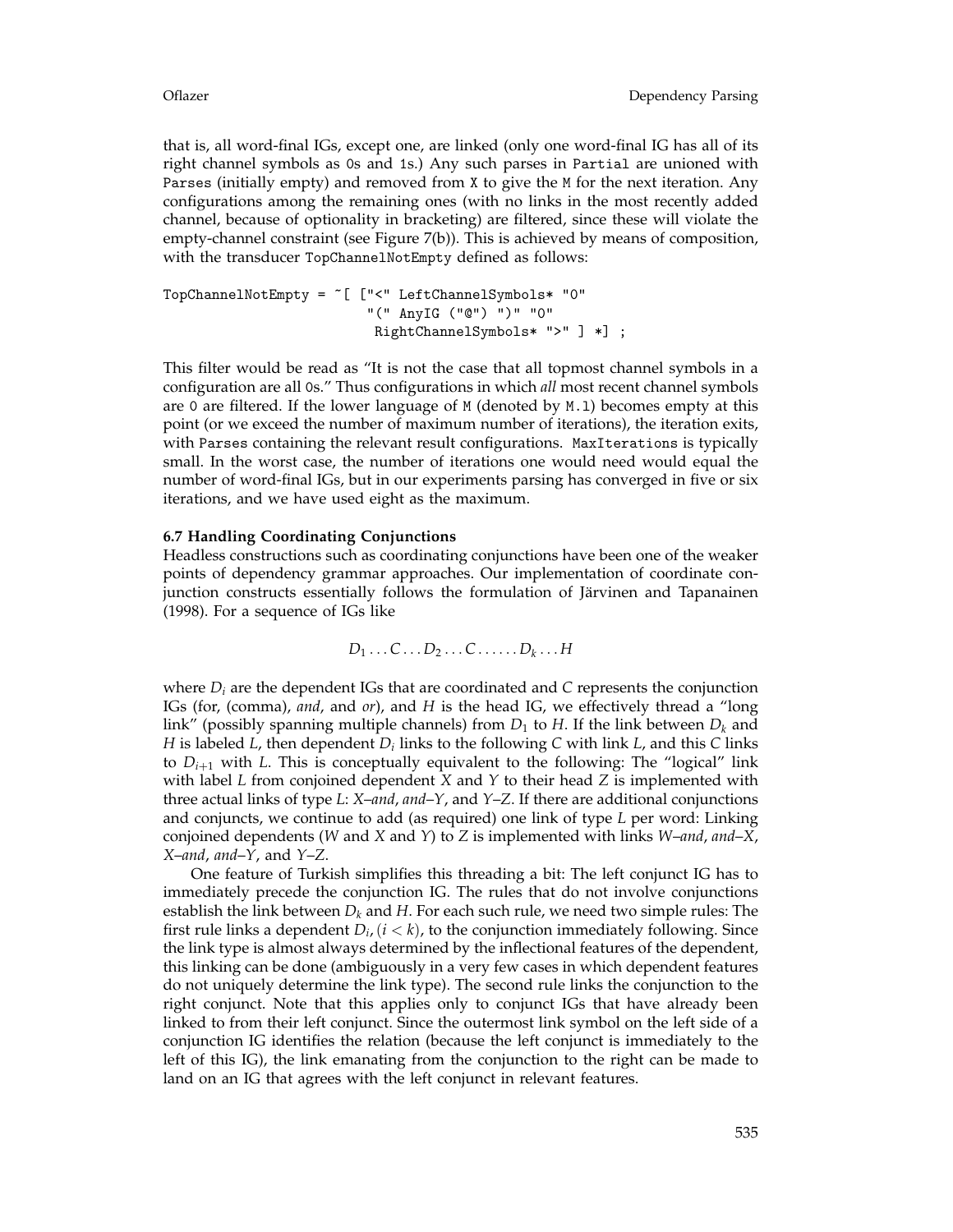



Tired sad man and child home-to went. and The tired and sad man and child went home.

**Figure 9** Link configurations for conjunction ambiguity.

When we have two groups of conjoined constructs

 $D_1 C \ldots D_2 C \ldots D_k \ldots H_1 C \ldots H_2 C \ldots H_l$ 

the rightmost conjunct of the first group,  $D_k$ , will alternately attach to  $H_1, H_2, \ldots, H_l$ . In the first case, the complete first conjunction group links  $D_k$  to  $H_1$ , but not to the rest. In the second case, the complete first conjunction group links to the conjunction of *H*<sup>1</sup> and  $H_2$ , which are then conjoined with  $H_3$  through  $H_1$ . In the last case, the complete first group links to the complete conjunction of  $H_1, H_2, \ldots$ , to  $H_l$ . In all cases, the links from  $H_1$  all the way to  $H_1$  are independently threaded. A number of additional constraints also filter situations in which a conjoined head has both conjoined and locally attached dependents of the same type, by checking that the left channel symbols for these are not interleaved with other symbols. Figure 9 provides an example for this kind of conjunction ambiguity. In this implementation we have not attempted to handle circumscribing conjunctions such as the equivalents of *either* ... *or*.

### **6.8 Enforcing Syntactic Constraints**

The rules linking the IGs are overgenerating in that they may generate configurations that may violate some general or language-specific constraints. For instance, more than one subject or one object may attach to a verb, more than one determiner or possessor may attach to a nominal, an object may attach to a verb that is then passivized in the next IG, or a nominative personal pronoun may be linked as a direct object (which is not possible in Turkish).

Some of the constraints preventing these configurations can be encoded in the bracketing rule patterns. For instance, a rule for linking a nominal IG to a verb IG as a subject may check, using a suitable regular expression, the left-hand channel symbols of the verb IG to make sure that it does not already contain an incoming subject link. There are also a number of situations in which the determination of a link depends on a pattern that is outside the sequence of the IGs from dependent to the head IG specified in a bracketing rule (but nevertheless in the same word in which the head IG is located). For instance, in Turkish, present participles are considered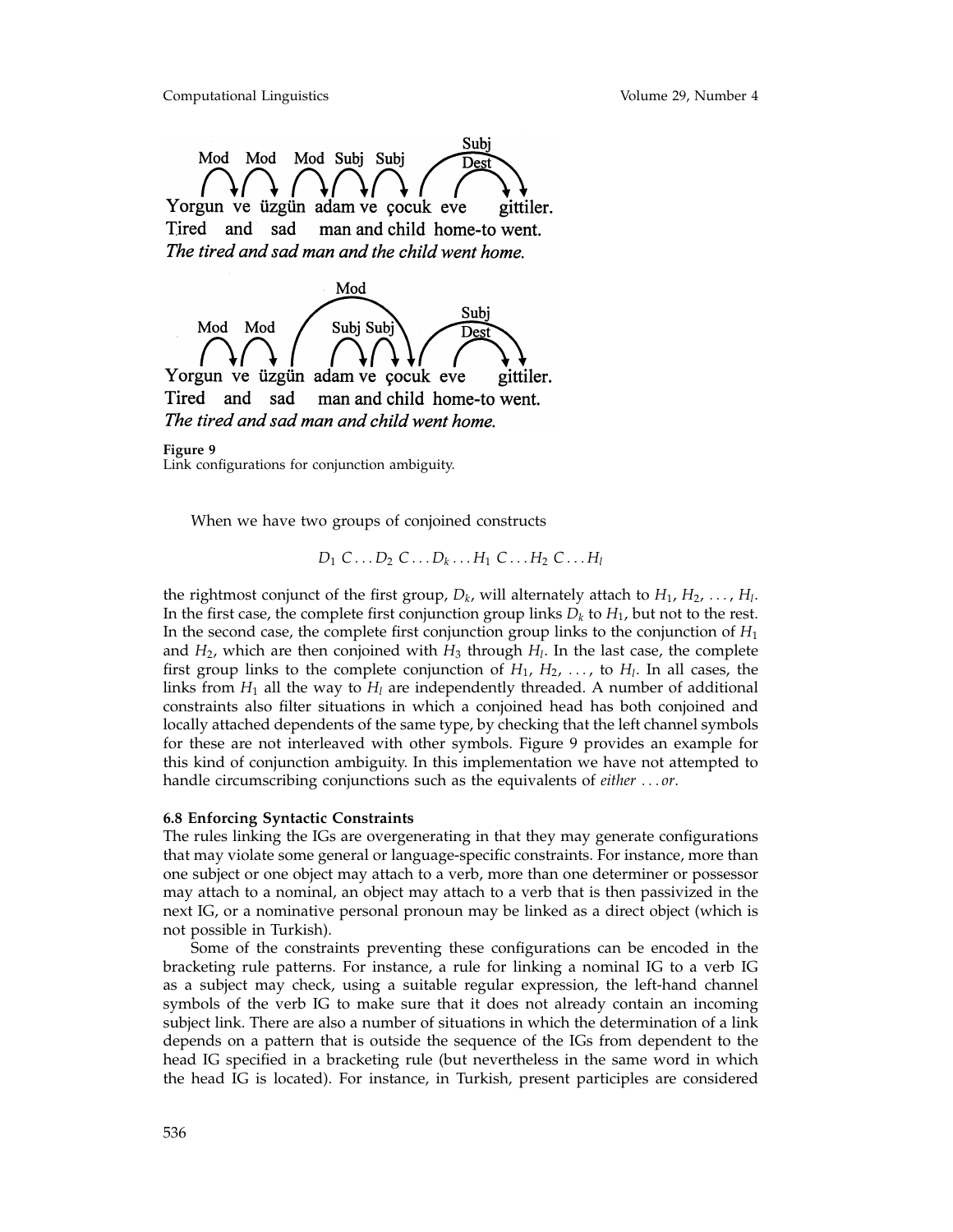modifiers derived from verbs. The verb part is the head of the sentential clause with a subject gap. Thus if a nominal IG attaches to a verb IG as a subject, but the verb IG is followed by another IG indicating that it is a present participle, then we should kill this configuration, since such verbs are not allowed to have subjects. It is also possible to incorporate almost all lexicalized argument structure–related constraints for dealing with intransitive and transitive verbs, provided the lexicon component (the morphological analyzer in our case) produces such lexically determined features.

We have chosen not to encode such constraints in the general format of the rules and to implement them instead as filters that eliminate configurations produced by the parsing. We have observed that this makes the linking rules more perspicuous and easier to maintain.

Each constraint is implemented as a finite-state filter that operates on the outputs of the Parse transducer by checking the symbols denoting the relations. For instance, we can define the following regular expression for filtering out configurations in which two determiners are attached to the same IG:

```
AtMostOneDeterminer =
  [ "<" [ ~[[$"D"]^>1] & LeftChannelSymbols* ] "(" AnyIG ("@") ")"
                         RightChannelSymbols+ ">" ]*;
```
This regular expression constrains the form of the configurations generated by parsing. Note that this transducer lets through a sequence of zero or more IGs, none of which have more than one D symbol (indicating an incoming determiner link) among the left channel symbols. The crucial portion at the beginning of the regular expression says: "For any IG, it is not the case that there is more than one substring containing D among the left channel symbols of that IG (that is, the intersection of the symbols between < and ( with LeftChannelSymbols does not contain more than one D)."

We can provide the following finite-state filter as an example in which the violating configurations can be found by checking IGs following the head IG. For instance, the configurations in which subjects are linked to verbs which are then derived into present participles would be filtered by a finite-state filter like

```
NoSubjectForPresentPart = ~$[ "<" $["S"] & LeftChannelSymbols*
                                    "(" Verb ")"
                                       RightChannelSymbols* ">"
                                "<" LeftChannelSymbols*
                                    "(" PresentParticipleIG ("@") ")"
                                       RightChannelSymbols* ">" ]
```
which says that the configuration does not contain, among the left-side channel symbols, a verb IG with a subject marker followed by a present participle IG.

The following are examples of the constraints that we have encoded as finite-state filters:

- At most one subject can link to a verb.
- At most one direct object can link to a verb.
- At most one dative (locative, ablative, instrumental) adjunct can link to a verb.
- Finite verbs derived from nouns and adjectives with zero suffixes do not have objects (as they are the equivalents of *be* verbs).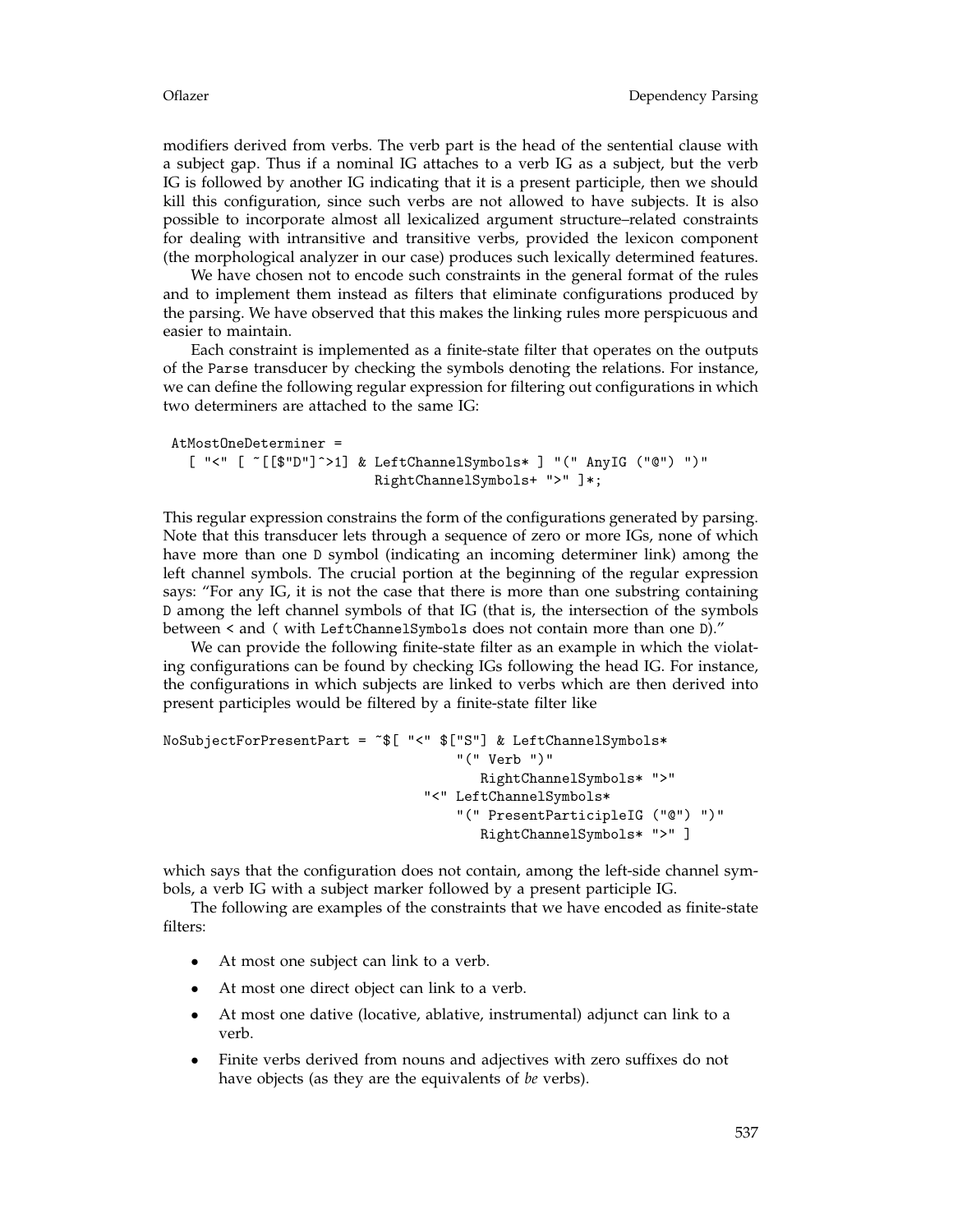- Reflexive verbs do not get any overt objects.
- A postposition must always have an object to its immediate left (hence such a dependent nominal cannot link to some other head.)<sup>19</sup>

All syntactic constraints can be formulated similar to those given in the list. All such constraints Cons1, Cons2 ... ConsN can then be composed to give one transducer that enforces all of these:

SyntacticFilter = [ Cons1 .o. Cons2 .o. Cons3 .o. ... .o. ConsN]

In the current implementation we use a total of 28 such constraints.

### **6.9 Robust Parsing**

It is possible that either because of grammar coverage, or because of ungrammatical input, a parse with only one unlinked word-final IG may not be found. In such cases, Parses in the pseudocode for parsing presented in section 6.6 would be empty. One might, however, opt to accept parses with  $k > 1$  unlinked word-final IGs when there are no parses with < *k* unlinked word-final IGs (for some small *k*). This can be achieved by using Karttunen's **lenient composition operator** (Karttunen 1998). Lenient composition, notated as .O., is used with a **generator–filter** combination. When a generator transducer, G, is leniently composed with a filter transducer, F, the resulting transducer, G .O. F, has the following behavior when an input is applied: If any of the outputs of G in response to an input string satisfy the filter F, then G .O. F produces just these as output. Otherwise, G .O. F outputs what G outputs.

Let Unlinked *i* denote a regular expression that accepts parse configurations with no more than *i* unlinked word-final IGs. For instance, for  $i = 2$ , this would be defined as follows:

Unlinked\_2 = ~[[\$[ "<" LeftChannelSymbols\* "(" AnyIG "@" ")"  $["0" | 1]* ">="]^2 > 2$  ];

which rejects configurations having more than two word-final IGs whose right channel symbols contain only 0s and 1s (i.e., they do not link to some other IG as a dependent). We can augment the pseudocode given in section 6.6 as follows:

```
if (Parses == \{ \}) \{ \}PartialParses = M .O. Unlinked_1 .O. Unlinked_2 .O. Unlinked_3;
}
```
This will have the parser produce outputs with up to three unlinked word-final IGs when there are no outputs with a smaller number of unlinked word-final IGs. Thus, it is possible to recover some of the partial-dependency structures when a full-dependency structure is not available for some reason. The caveat would be, however, that since Unlinked 1 is a very strong constraint, any relaxation would increase the number of outputs substantially. We have used this approach quite productively during the development of the dependency linking rules to discover coverage gaps in our grammar.

<sup>19</sup> In fact, the morphological analyzer produces, for each postposition, a marker denoting the case of the preceding nominal as a subcategorization feature. This is used in a semilexicalized fashion while linking nominals to their head postpositions.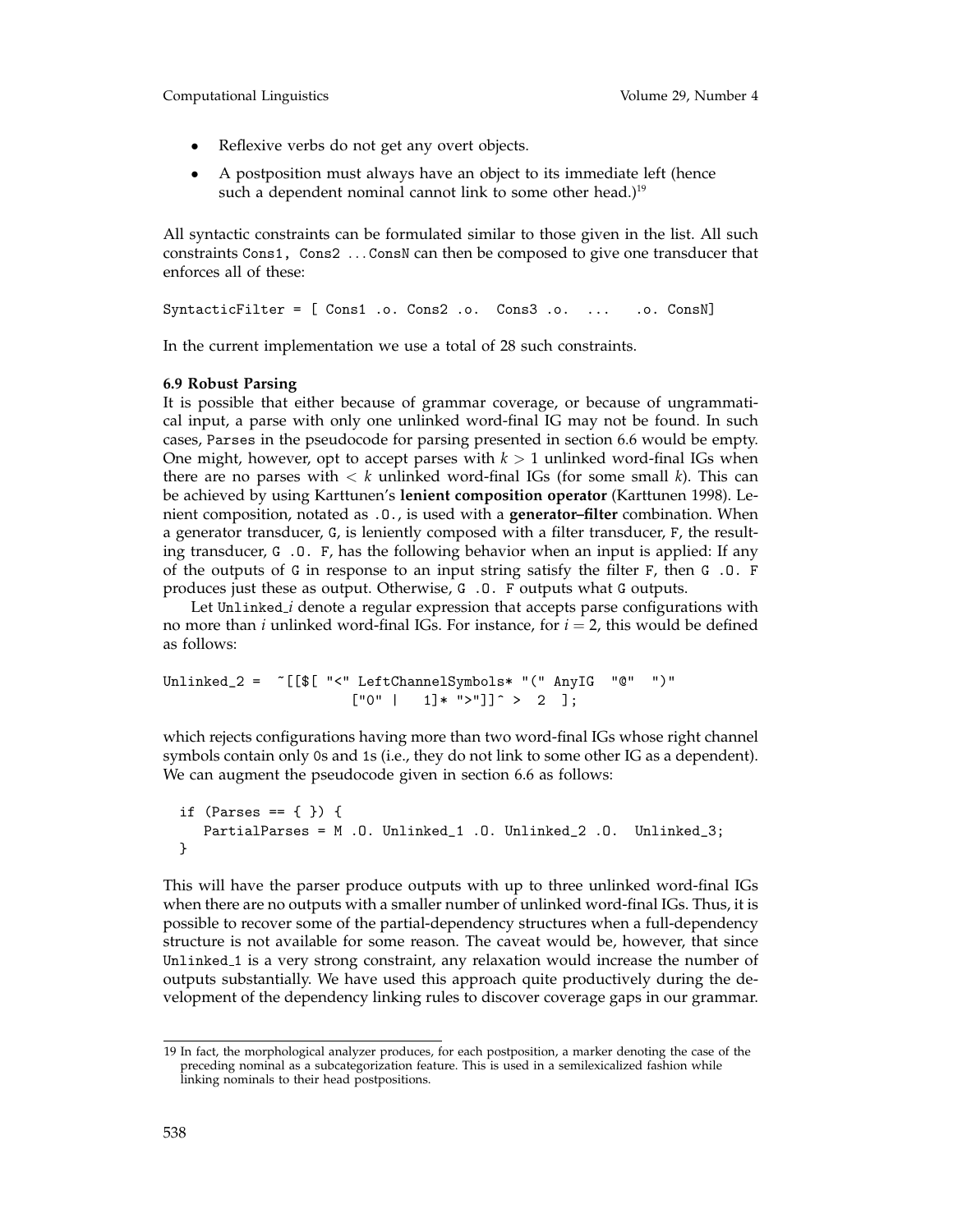### **7. Experiments with Dependency Parsing of Turkish**

Our implementation work has mainly consisted of developing and implementing the representation and finite-state techniques involved here, along with a nontrivial grammar component; we have not attempted to build a wide-coverage parser that is expected to work on an arbitrary test corpus. Although we have built the grammar component manually using a very small set of sentences, it is conceivable that future work on inducing (possibly statistical) dependency grammars will exploit dependency treebanks, which are slowly becoming available (Hajič 1998; Oflazer et al. 2003).

The grammar has two major components. The morphological analyzer is a fullcoverage analyzer built using XRCE finite-state tools, slightly modified to generate outputs as a sequence of IGs for a sequence of words. When an input sentence (again represented as a transducer denoting a sequence of words) is composed with the morphological analyzer (see the pseudocode given in section 6.6), a transducer for the lattice representing all IGs for all morphological ambiguities (remaining after a light morphological disambiguation) is generated. The dependency relations are described by a set of about 60 rules much like the ones exemplified earlier. These rules were developed using a small set of 30 sentences. The rules were almost all nonlexical, establishing links of the types listed earlier. There is an additional set of 28 finitestate constraints that impose various syntactic and structural constraints. The resulting Parser transducer has 13,290 states and 186,270 transitions, and the SyntacticFilter transducer has 3,800 states and 134,491 transitions. The combined transducer for morphological analysis and (very limited) disambiguation has 100,103 states and 243,533 arcs.

The dependency grammar and the finite-state dependency parser were tested on a set of 200 Turkish sentences, including the 30 that were used for developing and testing the grammar. These sentences had 4 to 43 words, with an average of about 18 words. Table 1 presents our results for parsing this set of 200 sentences. This table presents the minimum, the maximum, and the average of the number of words and IGs per sentence, the number of parser iterations and the number of parses generated. (The number of iterations includes the last iteration where no new links are added.) There were 22 sentences among the 200 that had quite a number of verbal adjuncts that function as modifiers. These freely attach to any verb IG, creating an analog of the PP attachment problem and giving rise to a very large number of parses. The last row in the table gives the minimum, maximum and the average number of parses when such sentences were not considered.

To impose a ranking on the parses generated based on just structural properties of the dependency tree, we employed Lin's (1996) notion of structural complexity. We measured the total link length (TLL) in a dependency parse counting the IGs the links pass over in the linear representation and ordered the dependency parses based on the TLL of the dependency tree. We classified the sentences into six groups:

- 1. *Sentences that had a single minimum TLL parse which was correct.* There were a total of 39 sentences (19.5%) in this group.
- 2. *Sentences that had more than one parse with the same minimum TLL and the correct parse was among these parses.* There were 58 sentences (29.0%) in this group. Thus for a total of 97 (48.5%) sentences, the correct parse was found among the parses with the minimum TLL. In these cases the average number of parses with the minimum TLL was about 6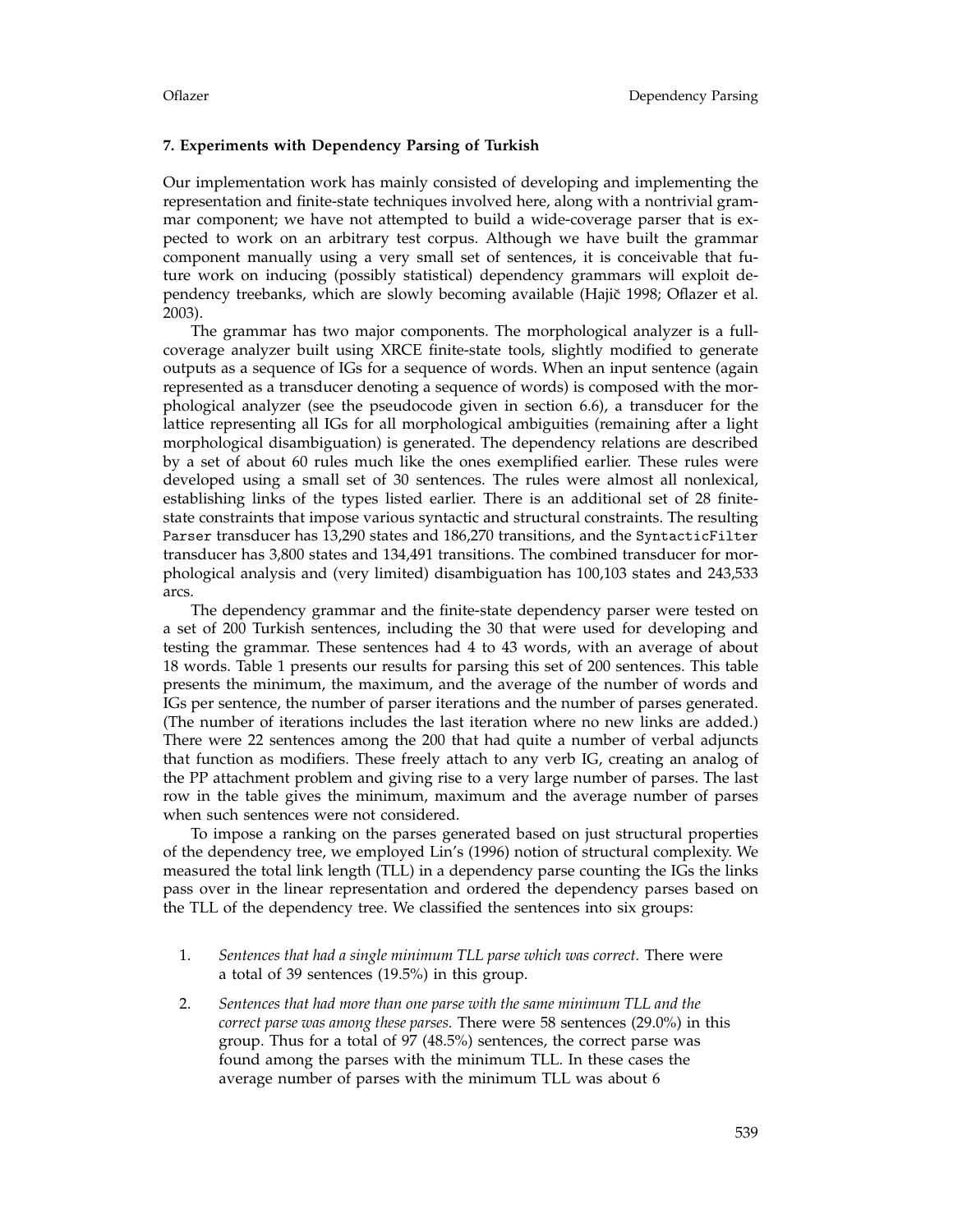(minimum 1 parse and maximum 38 parses with the same minimum TLL).

- 3. *Sentences for which the correct parse was not among the minimum TLL parses but was among the next-largest TLL group.* There were 29 (14.5%) sentences in this group.
- 4. *Sentences for which the correct parse was not among the smallest and the next-smallest TLL groups, but among the next three smallest TLL groups.* There were a total of 26 (13%) sentences in this group.
- 5. *Sentences for which the parser generated parses, but the correct parse was not among the first five groups.* There were 26 (13%) such sentences. For these, we did not check any further and assumed there were no correct parses. The parses that were generated usually used other (morphological) ambiguities of the lexical item to arrive at a parse.
- 6. *Sentences for which no parses could be found, usually as a result of the lack of coverage of the dependency grammar and the morphological analyzer.* There were 22 (11%) sentences in this group.

It seems that for quite a number of sentences (groups 1–3 in the list), a relatively small number of parses have to be processed further with any additional lexical and/or statistical constraints to extract the correct parse. Although to obtain the statistics in items 1–6, we had to extract the full set of parse strings from the transducer that encoded the parses compactly, one does not have to do this. The parses with the shortest link length can be found by treating the resulting parse lattice transducer as a directed acyclic graph and finding the path with the minimum number of 1 symbols on it from the start state node to the final state node using one of the standard shortestpath algorithms (e.g., Dijsktra's algorithm [Cormen, Leiserson, and Rivest 1990]).<sup>20</sup> This is because paths from the start state to the final state are string encodings of the dependency trees. The 1 symbols in the representation add up to the total link length of the encoded dependency tree. Since the representation of the tree is quite convoluted, the 1s in a block of 1s in the string representation all belong to different links stacked on top of each other. Thus we "count" the length of the links in an "interleaved" fashion. On the other hand, Dijkstra's algorithm may not be very useful, since one may need to extract the *k* shortest paths to select from, perhaps, later, with moreinformed criteria than link length, such as lexical and statistical information. For this we may use an algorithm which finds the *k* shortest paths between a source and a sink node in a directed graph (e.g., Eppstein 1998).

The complete parser, including about 60 linking rules and the 28 syntactic constraints, is defined using about 240 regular expressions coded using XRCE regular expression language. These regular expressions compile in about one minute on Pentium III 700 MHz (running Linux) into the Parser and SyntacticFilter transducers. The parser iterations are handled by a script interpreted by the XRCE finite state tool, *xfst*.

Parsing takes about a second per sentence, including lookup in the morphological analyzer, which is performed with a composition. With manually completely morphologically disambiguated input, parsing is essentially instantaneous.<sup>21</sup>

<sup>20</sup> I thank an anonymous reviewer for suggesting this.

<sup>21</sup> We performed a simple experiment with 14 sentences that were manually morphologically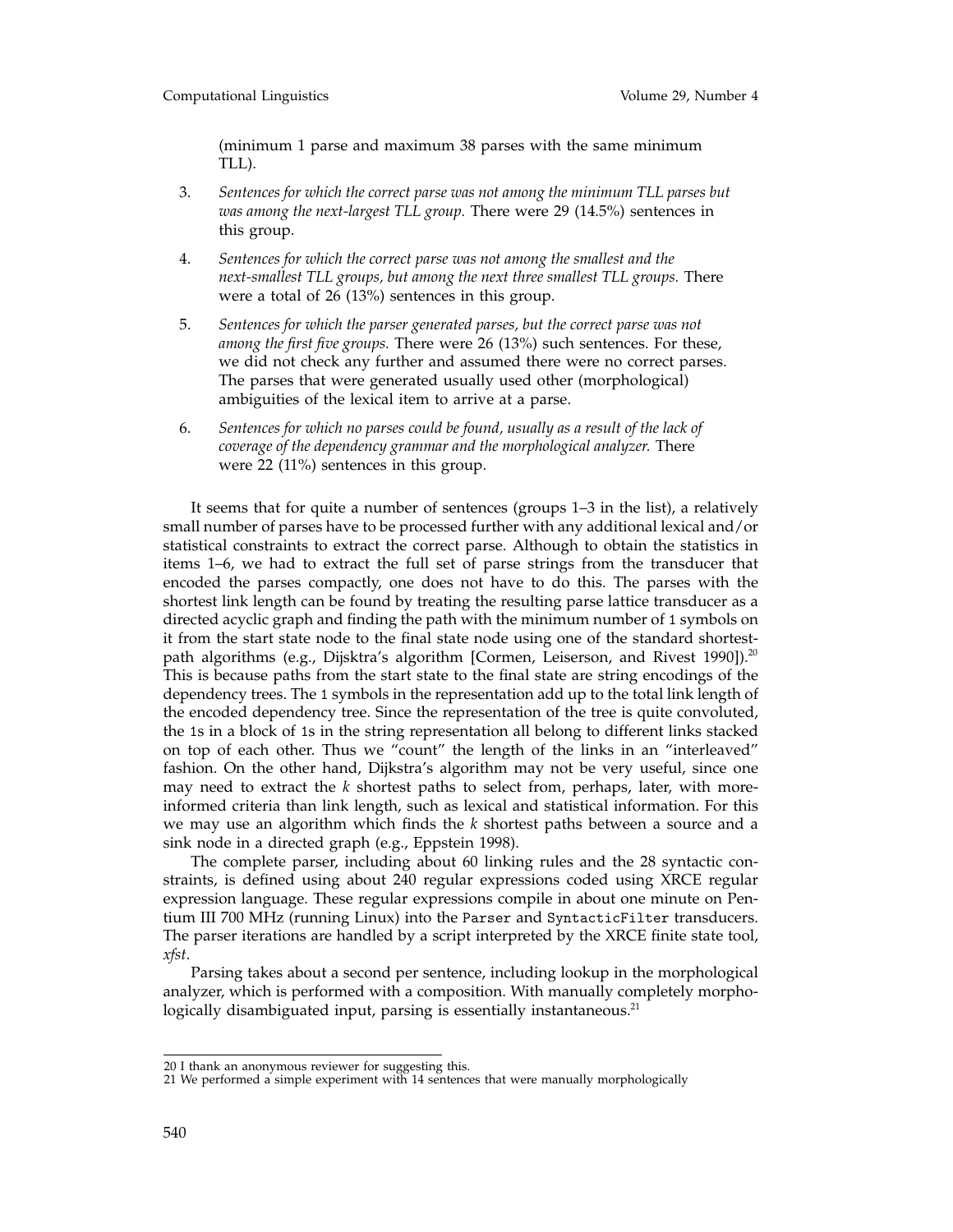### **Table 1**

Statistics from parsing 200 Turkish sentences.

|                            | Minimum | Maximum | Average |
|----------------------------|---------|---------|---------|
| Words/sentence             |         | 43      | 18.2    |
| IGs/sentence               |         | 59      | 22.5    |
| Parser iterations          | 3       | 8       | 5.0     |
| Parses/sentence            |         | 12,400  | 408.7   |
| Parses/sentence            |         | 285     | 55.4    |
| excluding the 22 sentences |         |         |         |
| with $> 1,000$ parses      |         |         |         |

Input Sentence: Dünya Bankası Türkiye Direktörü hükümetin izlediği ekonomik programın sonucunda önemli adımların atıldığını söyledi.

**English**: The World Bank Turkey director said that as a result of the economic program followed by the government, important steps were taken.

Parser output after three iterations:

Parse1:

<000(dUnya+Noun+A3sg+Pnon+Nom@)00c><C00(banka+Noun+A3sg+P3sg+Nom@)0c0>

<010(tUrkiye+Noun+Prop+A3sg+Pnon+Nom@)01c><CC0(direktOr+Noun+A3sg+P3sg+Nom@)s00>

- <001(hUkUmet+Noun+A3sg+Pnon+Gen@)10s><S01(izle+Verb+Pos)100><001(+Adj+PastPart+P3sg@)1m0>
- <011(ekonomik+Adj@)11m><MM1(program+Noun+A3sg+Pnon+Gen@)10p>
- <P01(sonuC+Noun+A3sg+P3sg+Loc@)1l0>

<011(Onem+Noun)110><011(+Adj+With@)11m><M11(adIm+Noun+A3pl+Pnon+Gen@)11s>

Parse2:

<000(dUnya+Noun+A3sg+Pnon+Nom@)00c><C00(banka+Noun+A3sg+P3sg+Nom@)0c0> <010(tUrkiye+Noun+Prop+A3sg+Pnon+Nom@)01c><CC0(direktOr+Noun+A3sg+P3sg+Nom@)s00> <001(hUkUmet+Noun+A3sg+Pnon+Gen@)10s><S01(izle+Verb+Pos)100><001(+Adj+PastPart+P3sg@)1m0> <011(ekonomik+Adj@)11m><MM1(program+Noun+A3sg+Pnon+Gen@)10p> <P01(sonuC+Noun+A3sg+P3sg+Loc@)1l0> <011(Onem+Noun)110><011(+Adj+With@)11m><M11(adIm+Noun+A3pl+Pnon+Gen@)11s> <SL1(at+Verb)100><001(+Verb+Pass+Pos)100><001(+Noun+PastPart+A3sg+P3sg+Acc@)10o> <O0S(sOyle+Verb+Pos+Past+A3sg@)000>small

### **Figure 10**

Sample input and output of the parser. The only difference in the two parses is in the locative adjunct attachment (to verbs *at* and *söyle*). The IGs that differ in the two parses are <S11(at+Verb)110> versus <SL1(at+Verb)100>, and <OLS(sOyle+Verb+Pos+Past+A3sg@)000> versus <O0S(sOyle+Verb+Pos+Past+A3sg@)000>.

Figure 10 presents the input and the output of the parser for a sample Turkish sentence: *D¨unya Bankası T¨urkiye Direkt¨or¨uh¨uk¨umetin izlediˇgi ekonomik programın sonucunda onemli adımların atıldıˇ ¨ gını s¨oyledi*. (The World Bank Turkey director said that as a result of the economic program followed by the government, important steps were taken.) Figure 11 shows the output of the parser processed with a Perl script to provide a more human-readable presentation:

<sup>&</sup>lt;S11(at+Verb)110><011(+Verb+Pass+Pos)110><011(+Noun+PastPart+A3sg+P3sg+Acc@)11o> <OLS(sOyle+Verb+Pos+Past+A3sg@)000>

disambiguated. For this set of sentences, there were about 7 parses per sentence. The average number of parses for these sentences when all their morphological ambiguities were considered was 15. When the two sentences with the highest number of parses were removed from this set, the corresponding numbers were 3 parses per sentence and 11 parses per sentence.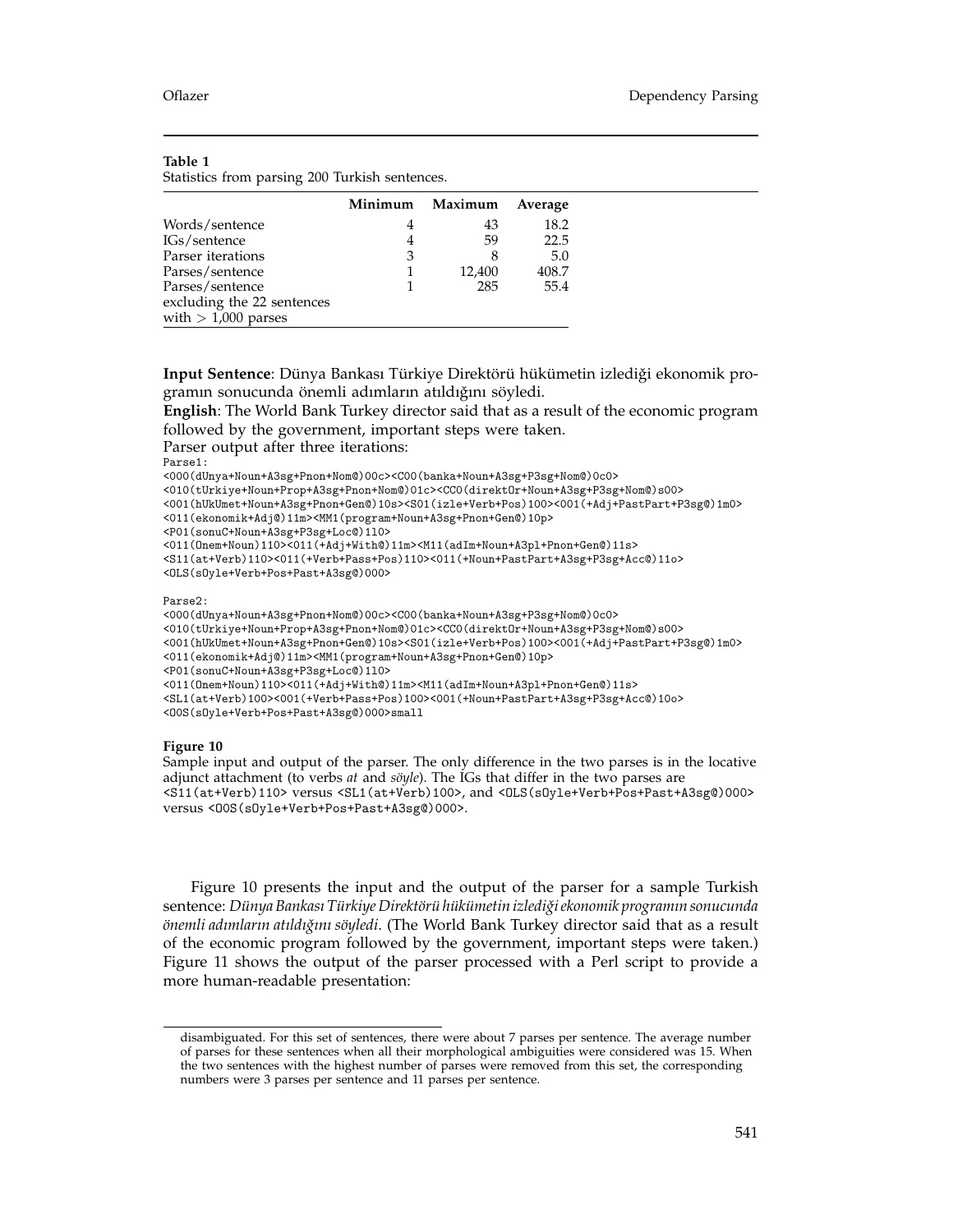|                                            |                      | ------------                 |                       | s                                    |                      |                   |                          | m---------------M                             |                                       |
|--------------------------------------------|----------------------|------------------------------|-----------------------|--------------------------------------|----------------------|-------------------|--------------------------|-----------------------------------------------|---------------------------------------|
| $c---C$                                    | C                    |                              | $c---CC$              | s                                    |                      | $s$ --- $S$       | m                        |                                               | $m$ --MM<br>$p-$                      |
| .<br>dUnya<br>Noun                         | .<br>banka<br>Noun   | .<br>tUrkiye<br>Noun         | .<br>direkt0r<br>Noun |                                      | .<br>hUkUmet<br>Noun | .<br>izle<br>Verb | .<br>Adj                 | .<br>ekonomik<br>Adj@                         | program<br>Noun                       |
| A3sg<br>Pnon<br>Nom@                       | A3sg<br>P3sg<br>Nom@ | Prop<br>A3sg<br>Pnon<br>Nom@ | A3sg<br>P3sg<br>Nom@  |                                      | A3sg<br>Pnon<br>Gen@ | Pos               | PastPart<br>P3sg0        |                                               | A3sg<br>Pnon<br>Gen@                  |
| $--P$                                      | 1                    |                              |                       | $m$ --- $M$                          |                      | $s$ --- $SL$      |                          |                                               | -S<br>S<br>$o---0$ S                  |
| .<br>sonuC<br>Noun<br>A3sg<br>P3sg<br>Loc@ |                      | .<br>Onem<br>Noun            | .<br>Adj<br>With@     | adIm<br>Noun<br>A3pl<br>Pnon<br>Gen@ | .                    | .<br>at<br>Verb   | .<br>Verb<br>Pass<br>Pos | .<br>Noun<br>PastPart<br>A3sg<br>P3sg<br>Acc@ | sOyle<br>Verb<br>Pos<br>Past<br>A3sg@ |

### **Figure 11**

Dependency tree for the second parse.

### **8. Discussion and Conclusions**

We have presented the architecture and implementation of a dependency parser using an extended finite state. Although the emphasis has been on the description of the approach, we have developed a dependency grammar for Turkish and have used it to experiment with a small sample of 200 Turkish sentences. We have also employed a scheme for ranking dependency parses using the total link length of the dependency trees, as originally suggested by Lin (1996), with quite promising results. It is possible to use algorithms for extracting *k* shortest paths to extract parses from the transducer, which compactly encodes all dependency parses, and further to rank a much smaller set of parses using lexical and statistical information whenever available.

Another interesting point that we have noted, especially during the development of the grammar, is that the grammar rules do not have to pay any real attention to the sequence of the IGs that do not have anything to do with the current rule (with a very few exceptions in some special cases in which the rules have to check that links do not cross a "barrier"). This means that that the grammar of the IG sequence is really localized to the morphological analyzer and that for the most part the dependency grammar does not have to "know" about the sequencing of the IGs within a word.

In addition to the reductionistic disambiguator that we have used just prior to parsing, we have implemented a number of heuristics to limit the number of potentially spurious configurations that result from optionality in bracketing, mainly by enforcing obligatory bracketing for sequential dependent-head pairs (e.g., the complement of a postposition is immediately before it, or for conjunctions, the left conjunct is always the previous IG). Such heuristics force such dependencies to appear in the first channel and hence prune many potentially useless configurations popping up in later iterations. Although we have not performed any significant experiments with the robust parsing technique that we describe in the article, it has been very instrumental during the process of debugging the grammar. During debugging, when the actual parser did not deliver any results after a certain number of iterations, we generated partial parses with up to four unlinked word-final IGs to see where we were having problems with the coverage and added new linking rules.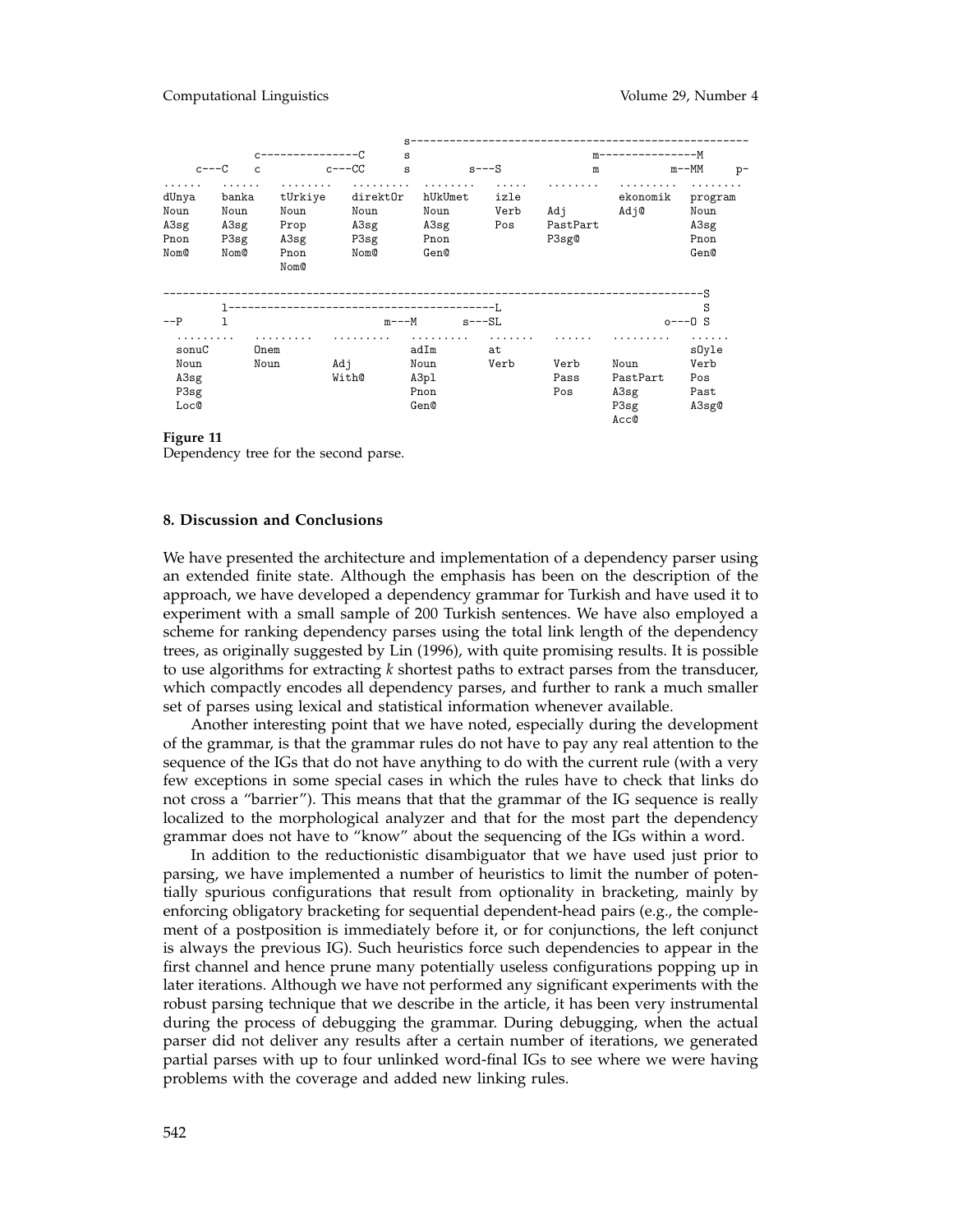### **Acknowledgments**

This work was partially supported by grant EEEAG-199E027 from TÜBİTAK (The Turkish Council on Scientific and Technical Research). A portion of this work was done while the author was visiting the Computing Research Laboratory at New Mexico State University. The author thanks Lauri Karttunen of Xerox PARC for making available XRCE finite-state tools. Mercan Karahan, currently of Purdue University, helped substantially with the implementation of the parser and with the experimentation. Comments by anonymous reviewers helped substantially to improve the article.

### **References**

- Abney, Steven. 1996. Partial parsing via finite-state cascades. *Journal of Natural Language Engineering*, 2(4):337–344.
- Ait-Mokhtar, Salah and Jean-Pierre Chanod. 1997. Incremental finite-state parsing. In *Proceedings of ANLP'97*, pages 72–79, April.
- Black, Alan. 1989. Finite state machines from feature grammars. In *Proceedings of International Workshop on Parsing Technologies*, pages 277–285.
- Chanod, Jean-Pierre and Pasi Tapanainen. 1996. A robust finite-state grammar for French. In John Carroll and Ted Briscoe, editors, *Proceedings of the ESSLLI'96 Workshop on Robust Parsing*, pages 16–25, August.
- Chelba, Ciprian, David Engle, Frederick Jelinek, Victor Jimenez, Sanjeev Khudanpur, Lidia Mangu, Harry Printz, Eric Ristad, Ronald Rosenfeld, Andreas Stolcke, and Dekai Wu. 1997. Structure and estimation of a dependency language model. In *Processings of Eurospeech'97*.
- Collins, Michael. 1996. A new statistical parser based on bigram lexical dependencies. In *Proceedings of the 34th Annual Meeting of the Association for Computational Linguistics*, pages 184–191.
- Collins, Michael, Jan Hajič, Lance Ramshaw, and Christoph Tillman. 1999. A statistical parser for Czech. In *Proceedings of the 37th Annual Meeting of the Association for Computational Linguistics*, pages 505–512, June.
- Cormen, Thomas H., Charles E. Leiserson, and Ronald L. Rivest. 1990. *Introduction to Algorithms*. MIT Press, Cambridge, MA.
- Eisner, Jason. 1996. Three new probabilistic models for dependency parsing: An exploration. In *Proceedings of the 16th International Conference on Computational*

*Linguistics (COLING-96)*, pages 340–345, August.

- Elworthy, David. 2000. A finite state parser with dependency structure output. In *Proceedings of International Workshop on Parsing Technologies*.
- Eppstein, David. 1998. Finding *k*-shortest paths. *Siam Journal on Computing*, 28(2):652–673.
- Giguet, Emmanuel and Jacques Vergne. 1997. From part-of-speech tagging to memory-based deep syntactic analysis. In *Proceedings of the International Workshop on Parsing Technologies*, pages 77–88.
- Grefenstette, Gregory. 1996. Light parsing as finite-state filtering. In *ECAI '96 Workshop on Extended Finite State Models of Language*, August.
- Grimley-Evans, Edmund. 1997. Approximating context-free grammars with a finite-state calculus. In *Proceedings of ACL-EACL'97*, pages 452–459.
- Hajič, Jan. 1998. Building a syntactically annotated corpus: The Prague Dependency Treebank. In Eva Hajicova, editor, *Issues in Valency and Meaning: Studies in Honour of Jarmila Panenova*. Karolinum–Charles University Press, Prague, pages 106–132.
- Hankamer, Jorge. 1989. Morphological parsing and the lexicon. In W. Marslen-Wilson, editor, *Lexical Representation and Process*. MIT Press, Cambridge, MA, pages 392–408.
- Hobbs, Jerry R., Douglas Appelt, John Bear, David Israel, Megumi Kameyama, Mark Stickel, and Mabry Tyson. 1997. FASTUS: A cascaded finite state transducer for extracting information from natural language text. In Emmanuel Roche and Yves Schabes, editors, *Finite State Language Processing*. MIT Press, Cambridge, MA, pages 386–406.
- Hopcroft, John E. and Jeffrey D. Ullman. 1979. *Introduction to Automata Theory, Languages, and Computation*. Addison-Wesley, Reading, MA.
- Järvinen, Timo and Pasi Tapanainen. 1998. Towards an implementable dependency grammar. In *Proceedings of COLING/ACL'98 Workshop on Processing Dependency-Based Grammars*, pages 1–10.
- Johnson, Mark. 1998. Finite state approximation of constraint-based grammars using left-corner grammar transforms. In *Proceedings of COLING-ACL'98*, pages 619–623, August.
- Kaplan, Ronald M. and Martin Kay. 1994. Regular models of phonological rule systems. *Computational Linguistics*, 20(3):331–378.